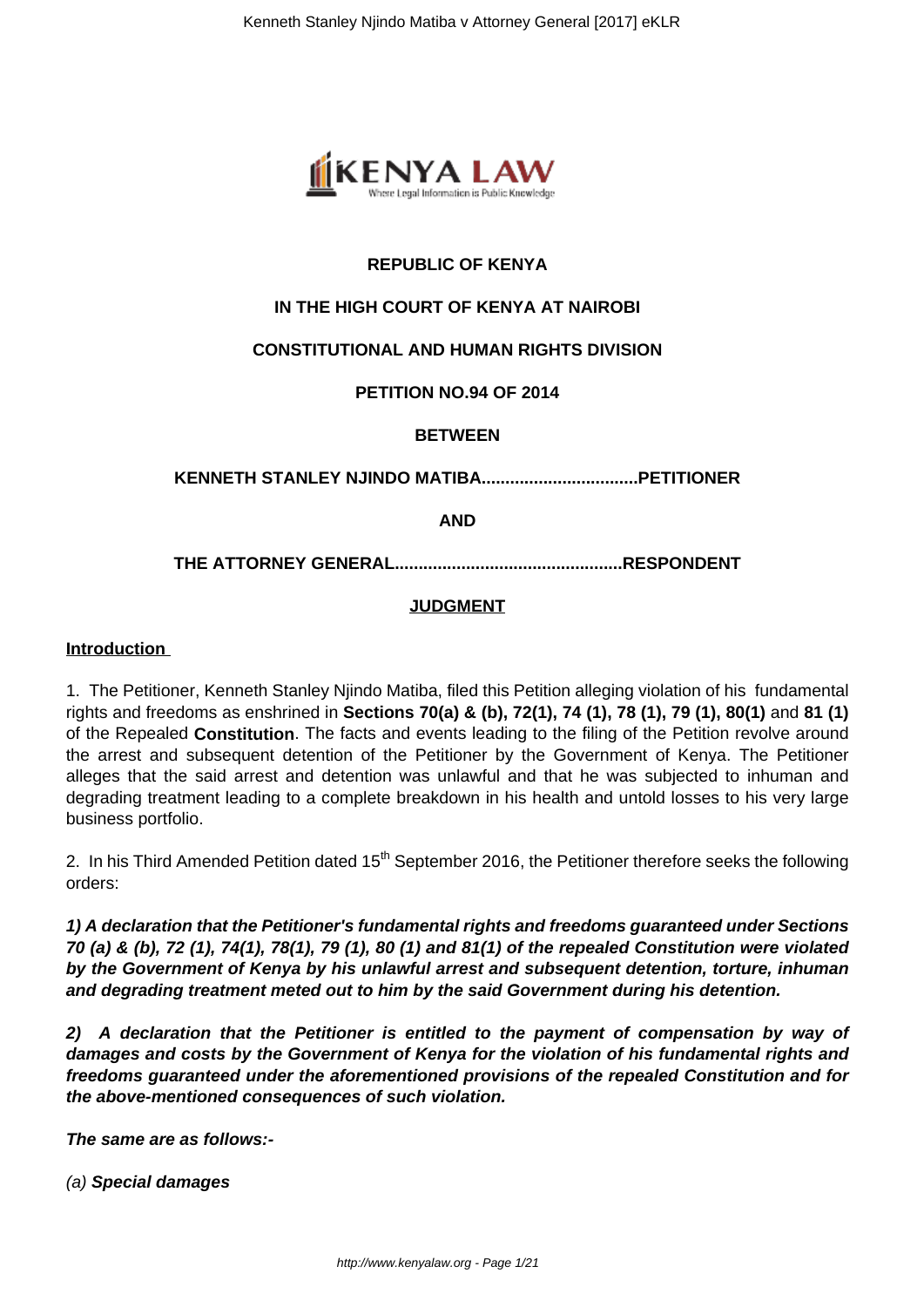(i) **Medical expenses-Kshs.18,146,631.52**

(ii) **Financial loss amounting to Kshs.4,726,332,042.91 as at the date of filing the suit.**

(iii) **Cost of repair of Safari Beach Hotel amounting to Kshs.347,987,146.90 as at 12th February 2013.**

- b) **General damages**
- c) **Exemplary damages**
- d) **Aggravated damages**
- e) **Costs and interest on (a) to (d).**

# **3) Judgment be entered for the Petitioner against the Respondent for such damages, costs and interest.**

#### **Petitioner's Case**

3. The Petitioner's case is as contained in his Third Amended Petition dated 15<sup>th</sup> September 2016, affidavits sworn by himself on  $28<sup>th</sup>$  February 2014, supplementary affidavit dated 11<sup>th</sup> June 2014, a Replying affidavit dated 13<sup>th</sup> May 2006, a further affidavit by Dr. Dan Gikonyo sworn on 12<sup>th</sup> November 2015, medical report (P.Exh.1) dated  $17<sup>th</sup>$  December 2013, Medical report marked as (P.Exh.1) dated August 28<sup>th</sup> 2014, Mr. Dan Gikonyo's and Mr. Lawrence Riungu's oral evidence, financial reports marked as KSNM 1-20 dated 11<sup>th</sup> June 2014, financial report marked as (P.Exh.3) and supplementary financial report marked as (P.Exh.4) dated  $11<sup>th</sup>$  June 2014 and  $1<sup>st</sup>$  October 2014, respectively, and the Petitioner's written submissions dated 12<sup>th</sup> February 2016 and 3<sup>rd</sup> August 2016 respectively.

4. It is the Petitioner's claim that together with one Charles Wanyoike Rubia, they convened a press conference on 3rd May, 1990, in Nairobi and demanded inter alia the repeal of **Section 2A** of the then **Constitution of Kenya** (now repealed), the dissolution of Parliament and the holding of a fresh general election. After the press conference, they were allegedly condemned, threatened and vilified by stalwarts of the Kenya African National Union (KANU) which was the ruling party at the time. Subsequently, the Petitioner states that, they planned to hold a public rally at Kamukunji grounds in Nairobi on  $7<sup>th</sup>$  July, 1990, in order to explain to members of the public the merits of a multi-party system of Government and also to answer the negative accusations which had been made against them.

5. The Petitioner further states that he did not even get a chance to attend the said planned meeting because he was arrested on  $4<sup>th</sup>$  July, 1990 and locked up at Langata Police Station. On the same day, he was served with a detention order pursuant to the **Preservation of Public Security Act Cap 57 Laws of Kenya** and **Regulation 6 (1)** of the **Public Security (Detained and Restricted Persons) Regulations, 1978** (now repealed). The detention order stated that the reason for his detention was that he was involved in subversive activities aimed at overthrowing the Government of Kenya and that therefore his detention was necessary in order to preserve public security. The Petitioner however claims that his arrest and subsequent detention was a consequence of his firm political stand and had nothing to do with the reason given by the Government.

6. The Petitioner furthermore alleges that following his arrest, he was detained in various prison facilities in Kenya and as his health deteriorated, he was hospitalized at Nairobi Hospital on  $4<sup>th</sup>$  June, 1991.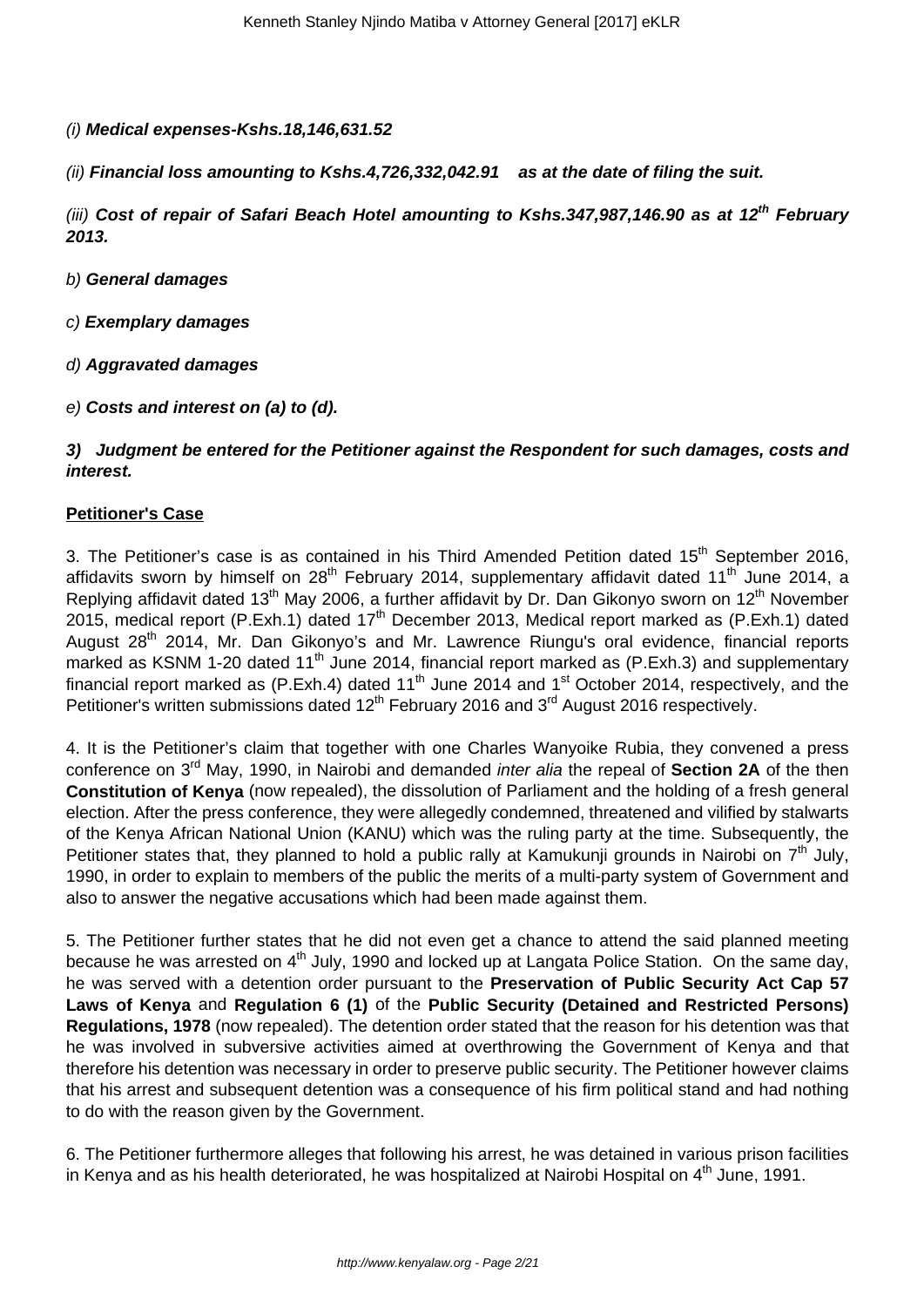7. In submissions on this aspect of his Petition, it is the Petitioner's case that his arrest and subsequent detention were a violation of his fundamental rights and freedoms guaranteed by the repealed Constitution such as the rights to have a political opinion, right to liberty and security, freedom of conscience, expression, assembly and association as well as his freedom of movement. In a nutshell, he posits that he was merely exercising his constitutional rights by calling for the re-introduction of multiparty democracy and the said acts did not in any way constitute a danger to public security.

8. The Petitioner also claims that during his detention, he was subjected to torture, inhuman and degrading treatment contrary to **Section 74** of the repealed **Constitution** and in support of this claim, he states that he was forced to sleep on the floor for majority of the time he was in detention; that he was denied warm and protective clothing and was thus exposed to severe cold weather at night and that he was subjected to poor diet which was nutritionally unsuitable for his state of health.

9. He further claims that during his detention, he was allowed limited and short visits with his family in a hangar at Wilson Airport in the presence of security officers and prison warders. In addition, that he was denied access to newspapers and the radio and was not allowed to talk to anyone. He was also allegedly held in solitary confinement for over five months and was at one time transferred to a block next to one where condemned prisoners resided and which prisoners were given to loud, tortured screams and shouts throughout the day and night which actions affected him psychologically.

10. The Petitioner in addition states that prior to his detention, he suffered from mild high blood pressure for which he was receiving treatment and was able to manage the condition with a good diet and regular exercise. However, he states that upon his detention, he was denied proper medical treatment despite his deteriorating health leading to an escalation of the blood pressure. He adds that his personal doctor was denied access to him and instead, he was visited by a prison doctor who according to him, administered sub-standard treatment which was of no use at all. That it was not until 4<sup>th</sup> June, 1991 after his illness had by then greatly aggravated that he was finally taken to Nairobi Hospital and admitted. It is at that point that it transpired that he had suffered a severe and debilitating stroke from which he has never recovered.

11. The Petitioner also states that despite his prolonged treatment which ensued after that, his condition worsened with time and continues to deteriorate, as a result of which, he has been confined to a wheelchair. He submits that he is in constant need of medical care leading to vast medical expenses.

12. The Petitioner has further contended that due to the detention and the resultant ill health, he is no longer as physically fit as he was and his business interests have greatly suffered causing him immense financial damage. He submits in that regard that whereas he had previously enjoyed good health and that his business flourished due to his great business acumen, attention, focus and energy when his health deteriorated, his businesses were greatly affected as he could no longer dedicate his time and also participate in crucial decision making in the interests of his business empire.

13. In particular, he argues that as a result of the illness suffered following his detention; five (5) of his businesses have had to be sold to settle accumulating liabilities. The said businesses are: Alliance Developments Limited, Alliance Hotels Limited, NaroMoru River Lodge Limited, Hillcrest School Limited and Hillcrest Secondary School Limited which were put on receivership by the Barclays Bank (K) Limited and eventually sold off to pay debts owed to the bank.

14. The Petitioner also submits that he was an active participant in the stock market and owned substantial shares in Carbacid Investment Ltd, East African Breweries Ltd, CMC Holdings Ltd, East African Portland Cement which shares he was forced to sell to offset liabilities arising from the poor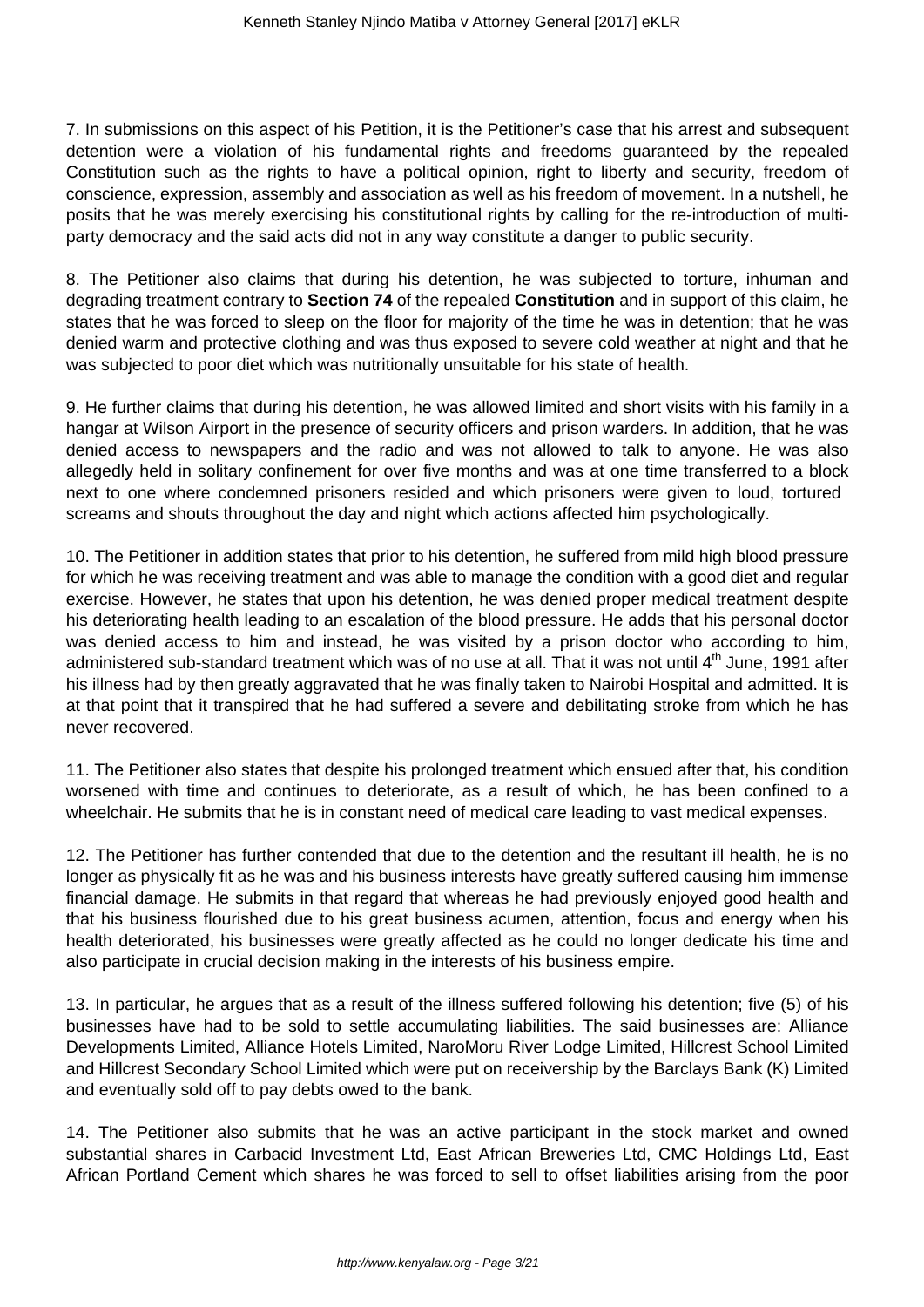performance of the hotel and school companies.

15. The Petitioner further states that he was unable to file this Petition earlier as he did not expect any justice during the tenure of retired President Moi and that his poor health also contributed to the delay in filing this Petition and so he was only able to file his claim in late 2013.

16. It is in this context of the alleged ill treatment during the time when he was in detention that he seeks appropriate relief for the infringement of his constitutional rights and freedoms.

17. In addition to the above, I note that the Petitioner called witnesses whose evidence can be summarized as here below

18. Dr. Dan Gikonyo (PW1), testified that he was and has been the Petitioner's doctor prior to and after he was released from detention. According to him, the Petitioner suffered from mild blood pressure prior to his detention, which was controlled by regular consultations and medication and a proper lifestyle consisting of regular exercise and proper diet.

19. PW1 testified further that the Petitioner's health was adversely affected by his detention due to lack of prompt and proper medical care and that the Petitioner became unwell during detention wherein he started experiencing severe headache and vomiting. When he was visited by a prison doctor, he appeared confused and could not tell exactly what had happened. He stated that the Petitioner was disoriented for a few more days until he was taken to the hospital on  $2^{nd}$  June, 1991, for a CT scan, which revealed that the Petitioner needed urgent and professional medical care.

20. In his further evidence, PW1 made reference to the prison medical records which contained the history of the Petitioner's treatment. From the said records, PW1 observed that the Petitioner's blood pressure was not well controlled at the time when he was in prison. In particular, he referred to the recording of 11<sup>th</sup> April, 1991, which read as 145/110 and another in the same month which was 160/100. He urged that such blood pressure levels are way above the normal rate which is 140/80. Further, he submitted that according to the prison records, no blood pressure readings were done or recorded between late April, 1991 and 26<sup>th</sup> May, 1991 despite the previous high readings recorded in the month of April 1991. Accordingly, PW1 testified that in his view, the Petitioner was neglected and denied medical care while in detention.

21. In a bid to proof further neglect on the Petitioner, PW1 referred to the prison records by a prison doctor on 26<sup>th</sup> May, 1991 where the doctor noted as follows, "called to see the patient on rather urgent basis. Found extremely agitated, restless and rather incoherent...will arrange CT scan today if possible."

He testified that the recommended scan was not done. Similarly, on 29<sup>th</sup> May, 1991, another prison doctor made a similar recommendation after realizing that the Petitioner continued to have bitemporal headaches. Again, according to PW1, the said doctor's advice was ignored until 2<sup>nd</sup> June, 1991 when the Petitioner was finally taken to Nairobi Hospital to have a CT scan conducted.

22. PW1 added that even after the scan revealed that the Petitioner had a bleeding of the brain, he was nonetheless sent back to prison until 4<sup>th</sup> June, 1991 when his condition had tremendously deteriorated and was then admitted at Nairobi Hospital. It is at that point that PW1 took over his treatment and soon thereafter, PW1 accompanied the Petitioner for further treatment in London upon which it was confirmed that he had a bleeding brain vessel as a result of which he suffered extensive left-sided brain damage leading to difficulties in speech and movement. The Petitioner thereafter returned to Kenya in early 1992 but still had significant right-sided weakness due to the stroke.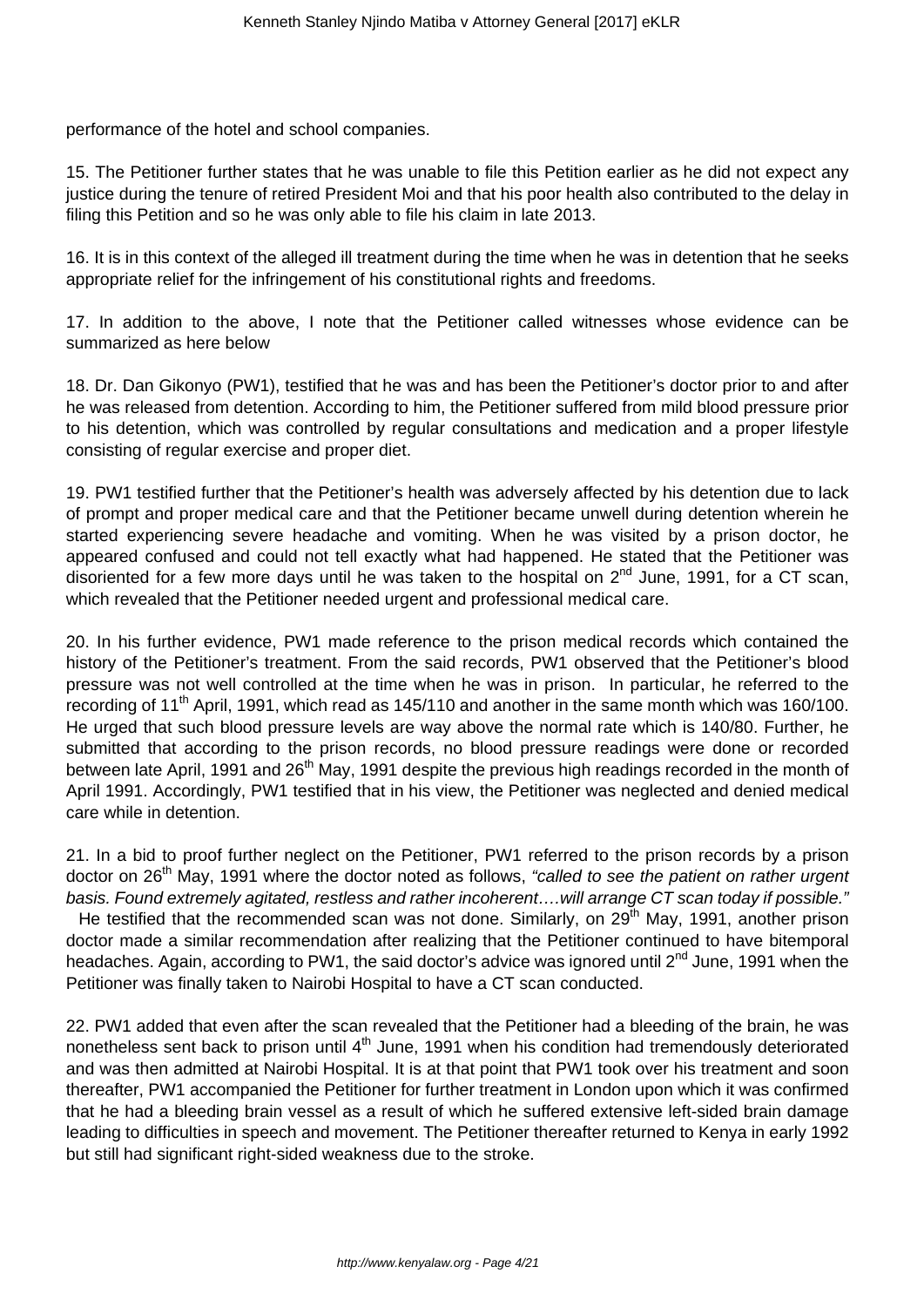23. According to PW1, the brain damage suffered by the Petitioner is irreparable and with increasing age, he has become weaker and is now confined to a wheel-chair. He submits that even though the Petitioner ran for the presidency in 1992, he was physically and medically unfit to run for such office.

24. Mr. Lawrence Riungu (PW2), detailed the financial loss suffered by the Petitioner as a result of his inability to manage his vast business portfolio. He submitted that the Petitioner's loss arose from four (4) categories namely: financial loss from publicly traded shares of Kshs.329,388,186.38/-; financial loss in privately held shares of Kshs.2,180,532,341.48/-; loss in commercial and real estate of Kshs.2,006,072,250.00/- and loss in income from dividends from private and public owned shares of Kshs.210,339,265.05/-. With regard to the public traded shares and commercial and real estate properties, PW2 testified that the Petitioner was forced to dispose of the said assets, in order to pay off his creditors. On the other hand, the loss on the private owned shares was tabulated by getting the margin between the companies' current performance and the expected performance had the Petitioner continued to give his leadership to those companies. Further, with the disposal of shares and the declining performance in some companies, the Petitioner lost his expected amount in dividends.

25. It was PW2's further testimony that the Petitioner's companies borrowed to fund their day to day operations and stated that borrowing is not risky if done prudently. He emphasized that the Petitioner's companies started defaulting in their loans after the detention of the Petitioner and he attributed this fact to the absence of the Petitioner and leadership skills. For the reasons above, the Petitioner seeks the prayers detailed out earlier in this Judgment.

#### **Respondent's case**

26. In response to the Petitioner's case, the Respondent filed Grounds of Opposition dated  $24<sup>th</sup>$ September, 2014. The Respondent also relies on written submissions dated 9<sup>th</sup> August 2016 as well as affidavits by Ambassador Monica Juma sworn on  $29<sup>th</sup>$  May 2015, Joshua M. Yuma sworn on  $21<sup>st</sup>$ October 2015, and his further affidavit sworn on 4<sup>th</sup> December 2015. In addition, he relies on David Gikonyo's and Patrick Mwaniki's affidavits both sworn on 9<sup>th</sup> December 2015.

27. The Respondent from the onset contests this Court's jurisdiction to determine the Petitioner's claim. He contends in that regard that, the Petition as framed is fatally defective in that the Petitioner has misjoined a commercial matter with a constitutional claim against the guidelines provided in the **Constitution of Kenya (Protection of Rights and Fundamental Freedoms) Practice and Procedure Rules, 2013 (Mutunga Rules)**. His position is that, unlike the **Mutunga Rules**, **Order 11** to **20** of the **Civil Procedure Rules, 2010**, provides a comprehensive procedure on how to handle documentary evidence hence this Court is ill equipped to interrogate the massive evidence that has been placed before it. Consequently, the Respondent submits that all such evidence of a commercial nature and all related claims thereto should be expunged from the record.

28. His further contention is that a shareholder has no ownership or right to properties held by the company since a company is a separate legal entity distinct from its shareholders. As such, he argues that one cannot sue or petition for loss of properties of a limited liability company but one's only cause would be to claim that his 'property' in form of shares has been put to risk. In submitting so, the Respondent relies on the decision in **Daniel Toroitich Arap Moi v Mwangi Stephen Muriithi & Another [2014] eKLR.**

29. The Respondent also distinguishes the United Kingdom case of **Lee v Sheard [1956] 1 QB** which has been relied upon by the Petitioner in support of his claim that damages ought to be awarded for the loss incurred by his companies. In doing so, the Respondent contends that, unlike in the United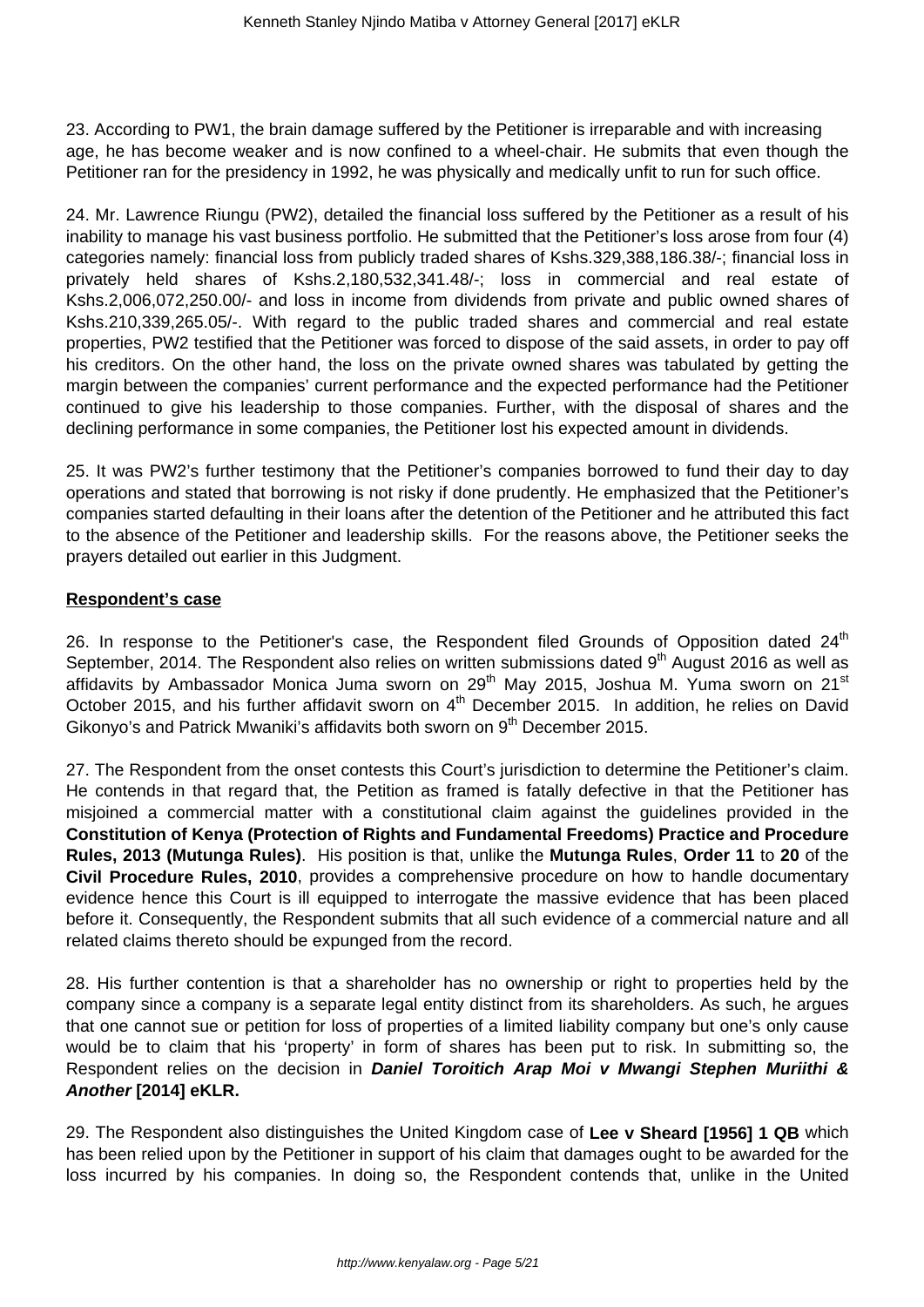Kingdom, the statute law governing companies in Kenya specifically particularizes the rights which a shareholder has over the assets of a company thereby clearly separating the rights due to a limited company from rights due to its shareholders. Consequently, the Respondent postulates that all the companies which the Petitioner is associated with or has been affiliated to, ought to sue in their own names as they are separate legal entities with their own distinct rights. In advancing this argument, the Respondent further relies on the Court of Appeal decision in **Gitobu Imanyara & 2 Others v Attorney General Civil Appeal No. 98 of 2014; [2016] eKLR** which he claims has settled the law by holding that a shareholder of a company cannot bring an action for losses and damages suffered by the company.

30. As an alternative argument, the Respondent contends that any deterioration of the Petitioner's business portfolio cannot in any way be attributed to the Respondent and further, that the Petitioner was lawfully detained under the then existing legal regime governed by the repealed **Constitution** and the **Preservation of Public Security Act** as well as the **Public Security (Detained and Restricted Persons) Regulations**. Further, that he (the Respondent) has no knowledge of the allegations of torture, harassment, inhuman and degrading treatment and submits that there was no violation of the Petitioner's rights as enshrined in **Sections 70 (a)** and **(b), 72 (1), 74, 78(1), 79(1)** and **80(1)** of the repealed **Constitution** as alleged. In addition, he contends that the Petitioner was not ill-treated during detention and that he was accorded necessary and requisite medical care whenever he was in need of such care. Consequently, the Respondent affirms that the Petitioner's failing health cannot be attributed to any action or inaction on the part of the State and that the Petitioner's inability to manage his companies was not caused by the Respondent.

31. Further, and on the issue of the Petitioner's alleged poor health, the Respondent contends that the Petitioner emerged from detention as an able man who was in good health and indeed his doctors confirmed so. He even stood as a candidate for the office of presidency twice and in doing so, the Respondent submits that he ran his political campaigns with vigour just as he would have ran his businesses. That he was in a political party, 'Ford', which he was funding before funding his own party, 'Ford Asili', which he managed from his own funds. According to the Respondent therefore, the implication of running a political party and the Petitioner's political campaigns, must have consumed a lot of his financial fortune hence the subsequent dismal performance of the affected companies.

32. It is also the Respondent's case that the Petitioner had admitted that he had high blood pressure and dyspepsia since the 1960s and was a cigarette smoker before quitting in 1986 and that the Petitioner has been undergoing the normal process of aging and it is not possible to attribute his health problems to the detention solely.

33. In his further submissions, the Respondent opposes the Petitioner's argument that his companies' performance was negatively affected by his detention. In doing so, he relies on a tax status report on the Petitioner's business portfolio which comprises of the Petitioner's corporate and individual tax returns. He asserts that the said report indicates that several of his companies declared profits and positive turnovers in the period between 1985 and 1995 and therefore he questions why there was no interruption in the performance of the companies in the said period yet the Petitioner traces the genesis of his financial loss to the period between July 1990 and June 1991 when he was in detention.

34. In addition, the Respondent submits that since the Petitioner's businesses mainly dealt with tourism which has been a volatile sector of the Kenyan economy, many internal and external factors were likely to have affected the performance in that industry. He added that, Kenya's tourism industry has been impacted negatively by issues such as insecurity, economic performance, state of infrastructure, Kenya's competitiveness compared to other destinations and the governing legal framework. In his submissions, the Respondent relies on a Statistical Abstract from the years 1985-1995 to demonstrate the trends in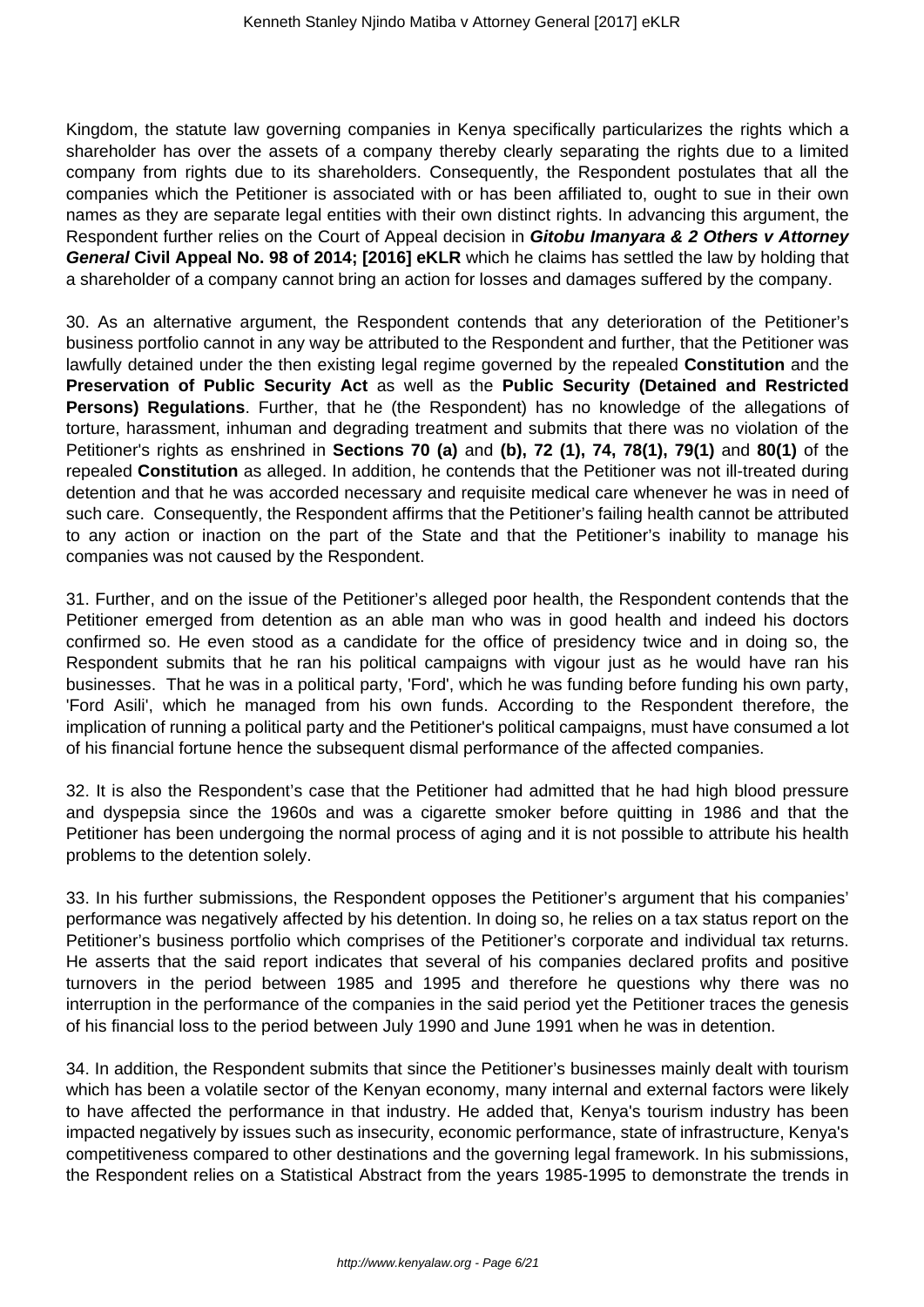tourism at that time which shows that the sector was not on a consistently rising trend and hence the Petitioner's businesses could have been genuinely affected negatively in their operations.

35. In addition to the above, the Respondent called witnesses whose evidence can be summarized as herebelow.

36. In his testimony, Joshua Maweu Yuma (DW2), an Assistant Commissioner of Prisons testified that the Petitioner was not ill-treated during detention but rather, he was accorded the necessary and requisite medical care. He submitted that all prisoners are treated equally and most of them sleep on mattresses on the floor and are allowed visitation by family. In this regard, he submitted that the Petitioner was allowed visitation including exchange of letters with his family and further that the act of the Petitioner's sleeping on the floor was not an exclusive one but a general occurrence in prison.

37. Patrick Mwaniki (DW2), an economist and statistician, observed that the Petitioner had demonstrated that his business dealt mainly with tourism. It was his evidence in that regard that tourism industry has been a very volatile sector of the Kenyan economy which has been affected on many occasions by events within and outside the country. As a result therefore, he asserted that some businesses would as a matter of course incur losses.

38. The evidence by David Gikonyo (DW3), a supervisor at the Kenya Revenue Authority was to the effect that when a company files returns, it means that it is trading on a loss or profit basis. Further, when a company pays tax, it means that it is making a profit. In his analysis, for the period between 1985 and 1995, the companies associated with the Petitioner faithfully filed tax returns.

# **Determination**

39. Flowing from the foregoing summary of the Parties' cases, the following issues arise for determination:

a) **Whether this Court has jurisdiction to entertain the Petitioner's claim.**

b) **Whether the Petitioner's fundamental rights and freedoms were infringed on account of his arrest and subsequent detention.** 

c) **Whether, as a result of the Petitioner's arrest and detention and his failing health, his business portfolio deteriorated and that the Respondent should thereby be held liable.**

d) **What remedies should be issued, if at all"**

# (a) **Whether this Court has jurisdiction to entertain the Petitioner's claim**

40. The Respondent disputes this Court's jurisdiction to entertain the Petition before me on the basis that it is largely premised on a commercial claim and no constitutional question arises for determination. That such a claim should be resolved at the Commercial and Admiralty Division of the High Court as opposed to the Constitutional and Human Rights Division. The Respondent also urges that, as much as the Petitioner's claim contains allegations of infringement of fundamental rights and freedoms, the Petitioner has misjoined a commercial claim on one hand with the alleged violations of rights on the other hand and urges that those two limbs are severable and should be determined separately.

41. It is also the Respondent's case that **Articles 22** and **23** of the **Constitution** and the **Mutunga**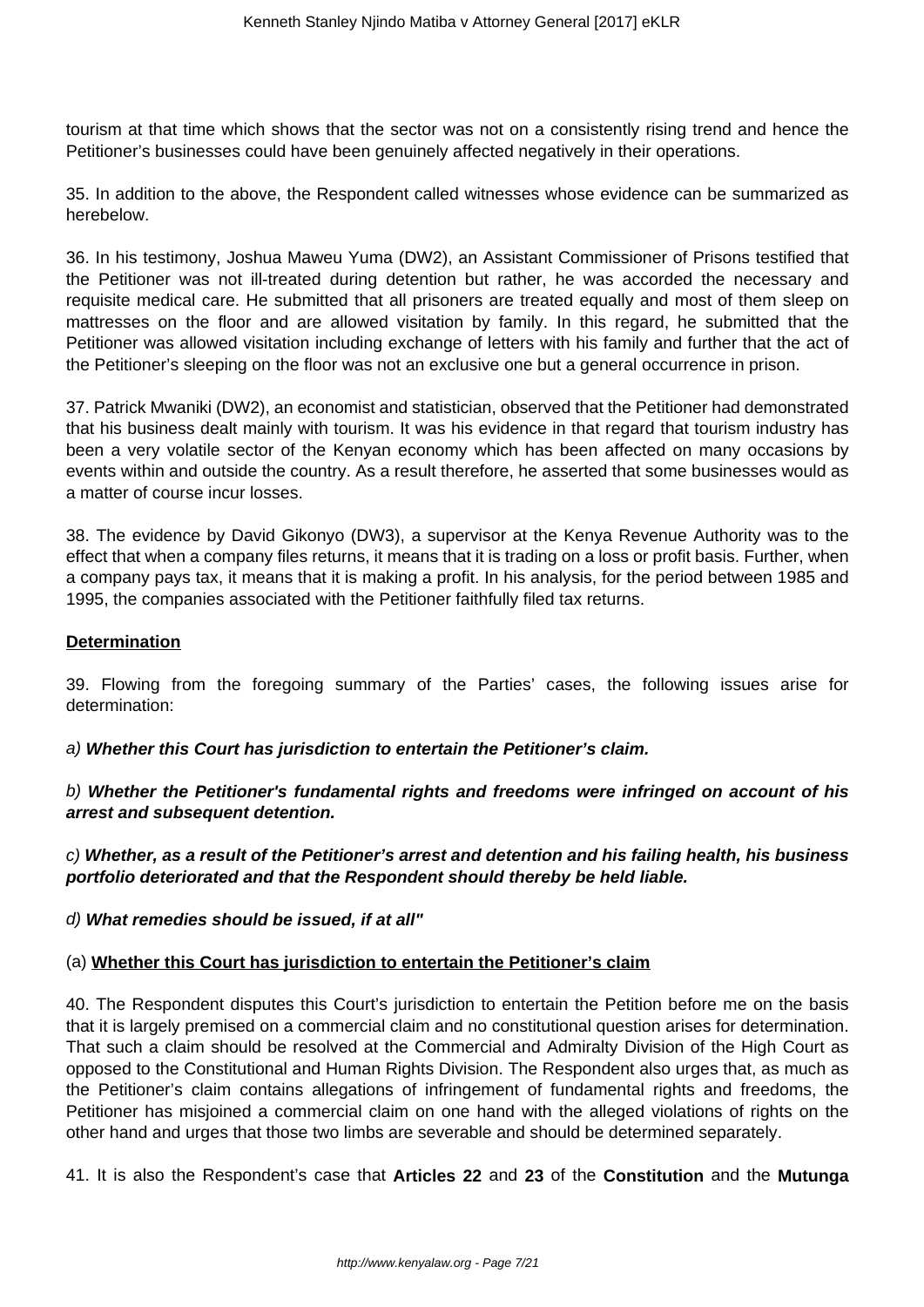**Rules** do not envisage a situation where a commercial claim should be lodged alongside a claim for an individual's violation of rights. Furthermore, he urges the point that this Court is not equipped to entertain commercial claims as **Orders 11** to **20** of the **Civil Procedure Rules, 2010** provide comprehensive procedures for the handling of documentary evidence in contrast to the **Mutunga Rules**. Further, that the inclusion of any evidence of a commercial nature will greatly prejudice the Respondent and therefore, the Court should expunge the said evidence from the record.

42. The Petitioner on the other hand submits that this Court's jurisdiction has been properly invoked and that **Section 84(1)** of the repealed **Constitution**, on which this Petition is anchored, does not impose any limit on the nature of claim that a person can bring alleging violations of the provisions envisaged therein.

43. In that regard, the beginning to the determination of the jurisdiction question is **Section 84 (1)** of the repealed **Constitution** which provided as follows:

**"Subject to subsection (6), if a person alleges that any of the provisions of Section 70 to 83 (inclusive) has been, is being or is likely to be contravened in relation to him (or) in the case of a person who is detained, if another person alleges a contravention in relation to the detained person), then, without prejudice to any other action with respect to the same matter which is lawfully available, that person (or that other person) may apply to the High Court for redress."**

44. The scope of **Section 84(1**) was explained in the case of **John Kipng'eno Koech & 2 Others v Nakuru County Assembly & 5 Others, Petition 23 of 2013** as consolidated with **Petition No. 25 of 2013 [2013] eKLR** wherein Emukule J pronounced himself as follows:

**"7.02 The case of ANARITA KARIMI NJERU [1979] KLR 154 settled this proposition that where a person is alleging a contravention or threat of contravention of a constitutional right, he must set out the right infringed and the particulars of such infringement or threat.**

**However as recent decisions have shown, that the case of Annarita Karimi Njeru though laying an important principle must be seen in the context of Section 84(1) of the Constitution of Kenya (1969 – Consolidated) and now repealed). That section provided –**

**"84(1) Subject to subsection (6), if a person alleges that any of the provisions of Section 70 to 83 (inclusive) has been, is being or is likely to be contravened in relation to him (or) in the case of a person who is detained, if another person alleges a contravention in relation to the detained person), then, without prejudice to any other action with respect to the same matter which is lawfully available, that person (or that other person) may apply to the High Court for redress."**

**Locus standi under Section 84(1) was established in two respects. Firstly, if the contravention related to the Petitioner personally, and Secondly, if the contravention related to a detained person. Those were the only instances where locus standi was conferred upon an individual, under the said Section 84(1) of the repealed Constitution. That is the extent in my humble view of the authority of ANARITA KARIMI NJERU."**

45. I agree with the learned Judge and it is not in doubt that this Petition stems from perceived breaches and infringements of **Sections 70(a) & (b), 72(1), 74 (1), 78 (1), 79 (1), 80(1)** and **81 (1)** of the repealed **Constitution** directly as against his person and as against his business enterprises by fact of the said violations against him. **Section 84(2)** of the repealed **Constitution** also recognized that the Court may give appropriate redress including an order for compensation where a party successfully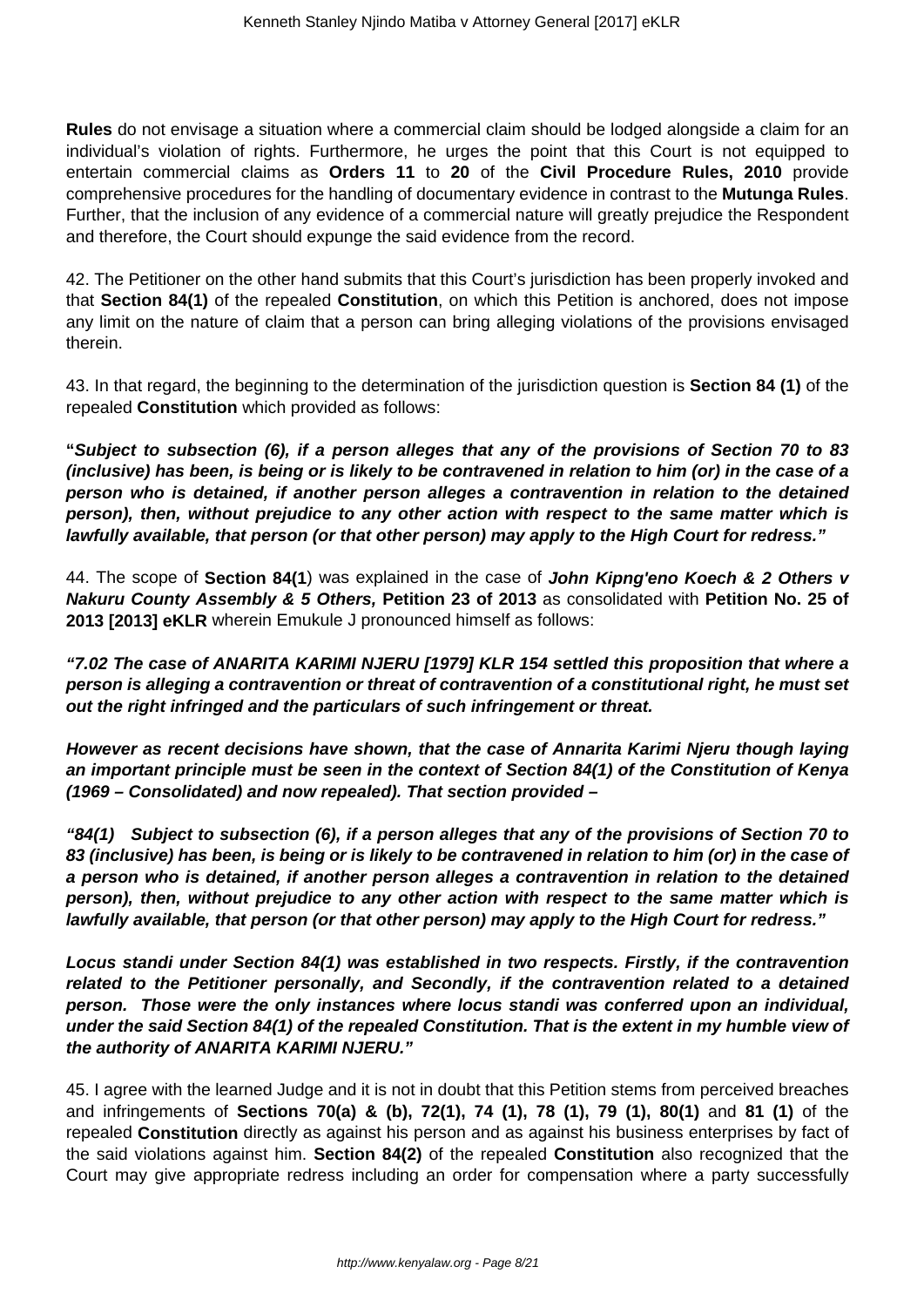proves that their rights have been infringed. From the materials that have been placed before me I am certain that I will be able to determine the appropriate redress to issue should the Petitioner's claim succeed. It is therefore irrelevant at this stage whether the materials possess the characteristic of a commercial nature as long as the claim before the Court seeks to protect or enforce the Bill of Rights.

46. In addition to the above, it is not in doubt that the Petitioner has the duty in law to prove all his allegations to the required standard with such evidence as is admissible. If the evidence falls short of the legal threshold, his claims will fail.

47. In conclusion, on this issue, it is my finding that the Petition is properly before me and this Court has the jurisdiction to determine it on the merits.

# (b). **Whether the Petitioner's fundamental rights and freedoms were infringed on account of his arrest and subsequent detention.**

48. The Petitioner alleges that his fundamental rights and freedoms guaranteed under **Sections 70(a)** & **(b), 72(1), 74 (1), 78 (1), 79 (1), 80(1)** and **81 (1)** of the repealed **Constitution** were violated by the Government of Kenya by his arrest and detention, which he claims to have been unlawful. He also alleges that he suffered inhuman and degrading treatment while in detention. The Respondent on his part urges that the Petitioner's arrest and detention was lawful and in accordance with **Section 85** of the repealed **Constitution** as well as the **Preservation of Public Security Act** and the **Public Security (Detained and Restricted Persons) Regulations**.

49. In the above regard, it is not in dispute that the Petitioner was arrested on  $4<sup>th</sup>$  July, 1990 and thereafter detained on the same day until release on 4th June, 1991. The Petitioner claims in that context that he was arrested because of his persistence in calling for the repeal of **Section** of **2A** of the repealed **Constitution** which action would have in essence introduced a multi-party democracy. He contends that as a result of his firm political stand, he and his family were harassed by the Government and that prior to his arrest, he was under constant police surveillance until he was eventually arrested on the evening of 4<sup>th</sup> July 1990 and later served with a detention order on or about 10.00pm.

50. I note in the above context that the detention order aforesaid was issued pursuant to the **Preservation of Public Security Act, Cap 57** and the **Public Security (Detained and Restricted Persons) Regulations** (repealed) and was signed by the then Minister of State in the Office of the President, Mr. Jackson Angaine. The said Order was supplied to this Court by the Respondent as an annexure marked JY2 in the Replying Affidavit of Joshua M. Yuma dated 4<sup>th</sup> December 2015. The detention order was to the effect that the Petitioner had been involved in subversive and illegal activities aimed at overthrowing the Government of Kenya. The Petitioner was also said to have been promoting the holding of an unlawful and illegal public meeting that was to take place at Kamukunji Grounds, Nairobi, on 7<sup>th</sup> July, 1990 where violence and anti-government activities would have resulted. The Petitioner was also said to have aligned himself to foreign elements with the purpose of discrediting and maligning the Government of Kenya. According to the Order, the Petitioner's detention was therefore necessitated by the said allegations of his involvement in anti-government activities and it was in the interest of public security to detain him. In particular, the relevant parts of the detention order read:

**"…You have been involved in subversive activities aimed at undermining and overthrowing the Government of Kenya…You have associated yourself and promoted the aims and objectives of illegal and subversive body under the name and style of MWAKENYA…Pursuant to the said aims and objectives you have involved yourself in organizing and promoting an unlawful and illegal public meeting at KAMUKUNJI GROUNDS, Nairobi on 7th July, 1990 whereat violence and other**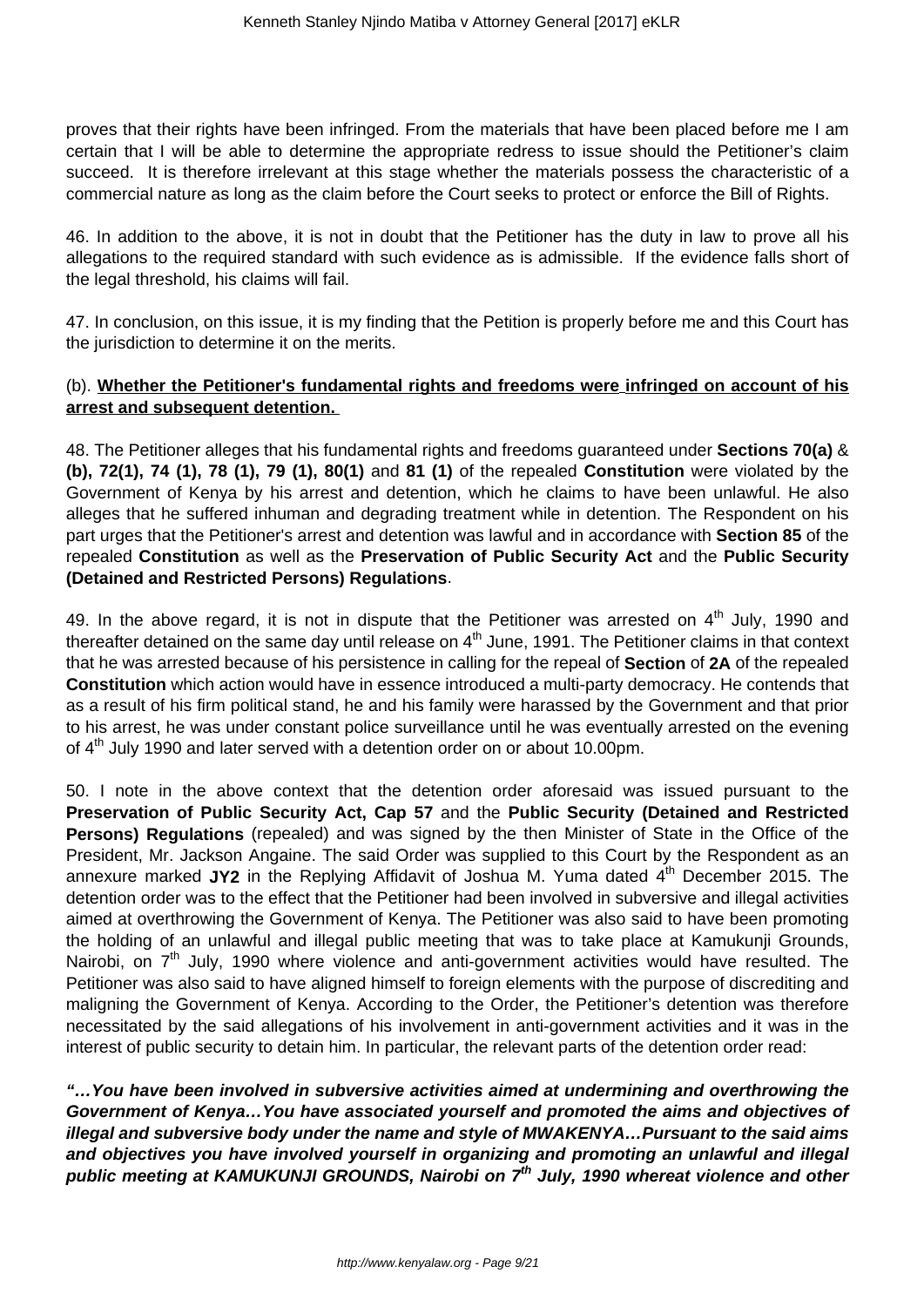**anti-government activities would result. ...You have further, organized and recruited touts, matatu operators and musicians to record, produce and distributes editions of subversive matter in the form of musical cassettes whose contents are calculated to incite and promote discontent, disaffection, ill-will and hostility among the people of Kenya"** 

51. On his part, the Petitioner contends that the detention order was false as he was not part of any illegal movement neither was he involved in any illegal activities. He further states that he cancelled the planned public rally that was to take place at Kamukunji grounds after the Government had denied him a license and hence the accusations levelled against him were false and malicious. It is on that basis that he claims that his arrest and subsequent detention were contrary to various pertinent provisions of the repealed **Constitution** namely; **Sections 70(a) & (b), 72(1), 78(1), 79(1)** and **80(1)**. For clarity, the said Sections provided thus:

# **Section 70.**

**Whereas every person in Kenya is entitled to the fundamental rights and freedoms of the individual, that is to say, the right, whatever his race, tribe, place of origin or residence or other local connexion, political opinions, colour, creed or sex, but subject to respect for the rights and freedoms of others and for the public interest, to each and all of the following, namely"**

**(a) Life, liberty, security of the person and the protection of the law.**

**(b) Freedom of conscience, of expression and assembly and association.**

#### **Section 72.**

**(1) No person shall be deprived of his personal liberty save as may be authorized by law in any of the following circumstances…**

#### **Section 78.**

**(1) Except with his own consent, no person shall be hindered in the enjoyment of his freedom of conscience, and for the purposes of this section that freedom includes freedom of thought and of religion, freedom to change his religion or belief, and freedom, either alone or in community with others, and both in public and in private, to manifest and propagate his religion or belief in worship, teaching, practice and observance.** 

#### **Section 79.**

**(1) Except with his own consent, no person shall be hindered in the enjoyment of his freedom of expression, that is to say, freedom to hold opinions without interference, freedom to receive ideas and information without interference (whether the communication be to the public generally or to any person or class of persons) and freedom from interference with his correspondences.** 

#### **Section 80.**

**(1) Except with his own consent, no person shall be hindered in the enjoyment of his freedom of assembly and association, that is to say, his right to assemble freely and associate with other persons and in particular to form or belong to trade unions or other associations for the**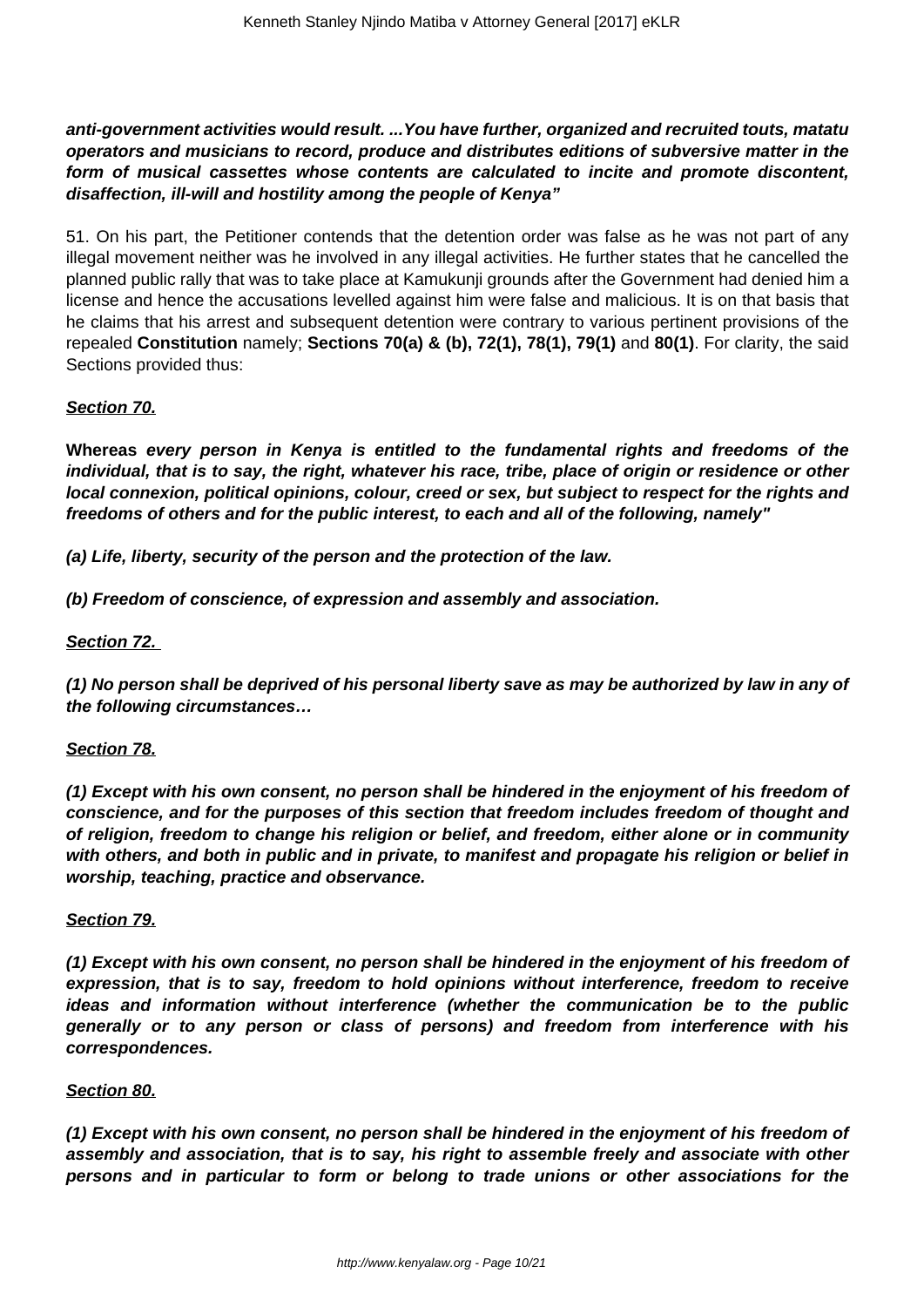#### **protection of his interests.**

52. The above provisions speak for themselves and in addition, the Petitioner has also invoked **Section 81(1)** of the repealed **Constitution** which protected and granted freedom of movement to all persons. However, **Section 81(2)** gives circumstances under which that freedom of movement may be limited. For clarity, that Section provided:

# **"Any restriction on a person's freedom of movement that is involved in his lawful detention shall not be held to be inconsistent with or in contravention of this section." [Emphasis added]**

53. It was the law then, as I understand, it that the right and freedom of movement as well as the right to personal liberty under **Section 72** above are not absolute and would have been limited in circumstances such as when a person is held in lawful detention. Indeed, the Respondent has correctly argued that detention without trial was sanctioned under the repealed **Constitution** as was the holding in the Court of Appeal's decision in the case of **Koigi Wamwere v Attorney General, Nairobi Civil Appeal No. 86 of 2013; [2015] eKLR**. In that case, the Petitioner was detained under the then existing legal regime and by virtue of the said detention, some of his rights and freedoms such as liberty and freedom of movement were automatically limited, a fact the Court of Appeal found to be lawful. I take the same view.

54. The Petitioner also questions the legality of his arrest and submits that it was unjustified, since according to him, the sole reason for his arrest was due to the firm political stand that he had taken, which was a mere exercise of his freedom of expression, assembly and association as well as his freedom of conscience which were guaranteed under the repealed **Constitution.** The Respondent on his part urges that the arrest and subsequent detention were justified in the interest of preservation of public security. In addressing that issue, it is difficult for the Court, to try and deduce the true motive of the arrest without engaging in speculation and I shall therefore be guided by the law and the materials that have been placed before me in doing so. I also note that the detention order, partly quoted earlier in this judgment, particularizes the official reasons that necessitated the arrest of the Petitioner. Whereas the Petitioner has denied those accusations and states that they are false and malicious, I note that **Regulation 6(1)** of the **Public Security (Detained and Restricted Persons) Regulations, 1978,** gave the relevant Minister power to order the detention of a person, if the Minister wass satisfied that such action is in the interest of preservation of public security. It is in the exercise of those powers, that the impugned detention order was issued.

55. In particular, **Regulation 6** provided:

# **"(1) If the Minister is satisfied that it is necessary for the preservation of public security to exercise control, beyond that afforded by a restriction order, over any person, he may order that that person shall be detained.**

2. **Where a detention order has been made in respect of any person, that person shall be detained in a place of detention in accordance with these Regulations, for as long as the detention order is in force, and, while so detained, shall be deemed to be in lawful custody.**

# 3. **The Minister may at any time revoke a detention order."**

56. Until its repeal by Parliament the preservation of **Public Security Act** and its regulations was the operative as regards the detention of a person. I cannot by this Judgment declare it to be unlawful because I have not been asked to do so. The **Koigi Wamwere** decision also settled that question.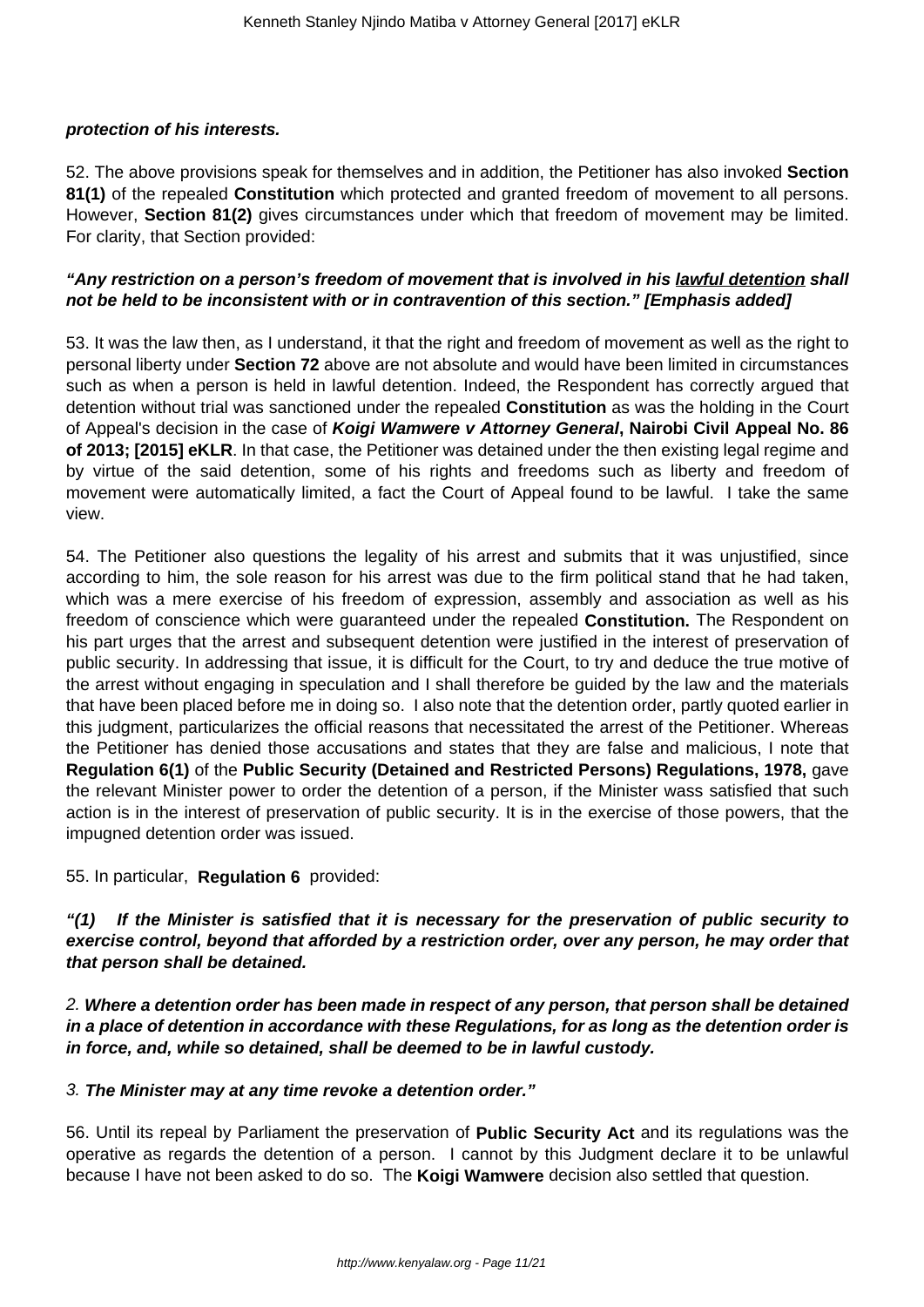57. I chose to address the question of the Petitioner's detention order in *substanso* because a lot was made of it in submissions. In addition, under **Section 72** of the repealed **Constitution**, a person was to be held in police custody for at least 24 hours for a misdemeanour and for 14 days for a capital offence before being taken to Court. The Petitioner was held for one night before the detention order was issued and so I do not see how his rights under that Section were violated.

58. Once the right to personal liberty was not infringed and once I have found that the existing law on detention was properly applied, the limitations to the freedoms in **Sections 70, 78, 79** and **80** of the repealed **Constitution** can only be held to be justifiable in the circumstances. I will however determine the claim of violation of the right not to be subjected to torture, inhuman and degrading treatment separately and in extenso for reasons to be seen herebelow.

#### Determining the merits of the Petitioner's allegations of torture, inhuman and degrading treatment.

59. The Petitioner has painstakingly led the Court through how he was allegedly subjected to torture, inhuman and degrading treatment while in detention. In particular, the Petitioner claims that upon his arrest and detention, he was forced to sleep on a bare concrete floor for long periods of time before finally being provided with a mattress. It is his contention that as a result of the poor sleeping conditions, he was subjected to great physical and psychological pain, humiliation, discomfort and hardship especially during the cold seasons.

60. He also claims that immediately upon his arrest, he was locked up for several hours in a cell that was strewn with human waste and this affected his dignity and psychological well-being. Further, the Petitioner states that he was provided with an inadequate diet which was nutritionally unsuitable for his state of health and that he was not allowed visitation from family but was only taken every six weeks to Wilson Airport so that he could meet his family. He argues that the said acts were against the law which provided that a detainee was allowed to be visited only at his place of detention and further, that those visits were eventually stopped altogether and did not resume until he was hospitalized.

61. Furthermore, he claims to have been denied amenities such as newspapers, books, radio or television and was allowed very limited correspondences with his family, which were in any event strictly censored. He was also kept alone in his cell and was not allowed to talk to anybody including prison warders and submits that all those deprivations were meant to cause him psychological torture and mental anguish. In a nutshell, the Petitioner's contention is that the conditions under which he was detained constituted torture, inhuman and degrading treatment and violated his fundamental right conferred by **Section 74** of the repealed **Constitution**.

62. The said **Section 74 (1)** of the repealed **Constitution** provided as follows:

# **"No person shall be subject to torture or to inhuman or degrading punishment or other treatment."**

**Section 74(1)** therefore prohibited any form of torture or inhuman treatment against all persons, without any qualifications.

63. In response to the alleged violations, the Respondent's position is that the Petitioner's experience while in detention did not amount to cruel and inhuman as he was subjected to the same treatment as other prisoners. He submits further that, sleeping on the floor was standard for all detained persons and each detainee was in any event provided with a mattress and two blankets. In support of his contention, the Respondent relies on the case of **Koigi Wamwere v Republic, H.C Petition No. 737 of 2009;**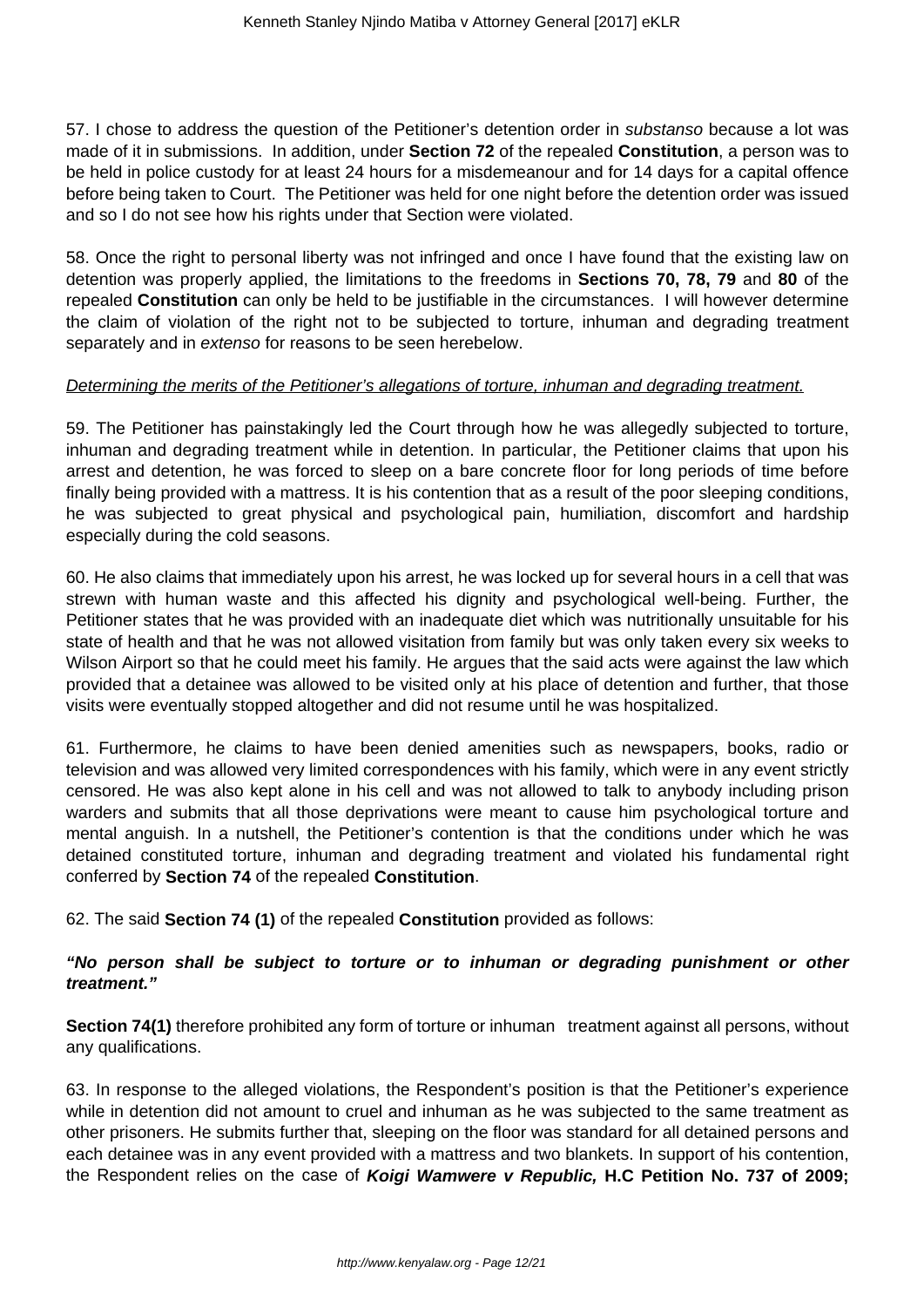**[2012]eKLR** wherein the High Court pronounced itself as follows:

**"…I must, regretfully, find that there were no acts of torture as recognised in law committed against the petitioner during his detention in prison. What the petitioner was subjected to was the same deplorable conditions to which other prisoners in Kenya are subjected to. The poor diet, lack of adequate medical and sanitation facilities, lack of an adequate diet, have been hallmarks of prison conditions in Kenya. The discriminatory dietary regulations that the petitioner refers to, if they were indeed in force as the petitioner avers, are doubtless a carry-over from the discriminatory colonial regulations which independent Kenya inherited and has not seen fit to question and change."** 

64. The above findings by Mumbi Ngugi J were upheld by the Court of Appeal while they are expressive of the finding of this Court in previous cases and whereas I recognize that the act of detaining a person necessarily limits some of privileges and 'rights', which a free person would as a matter of course enjoy, the conditions within which the confinement occurs should not be so gross as to remove any 'human' element from them. I harbor no doubts whatsoever that **Section 74(1)** of the repealed **Constitution** was intended to protect all persons, and principally those that are in custody who are particularly vulnerable and are therefore mostly in need of such protection. That notwithstanding, I respectfully agree with the sentiments of the learned Judge in the **Koigi Wamwere case** (Supra) wherein she proclaimed that, not every prison condition amounts to torture and inhuman treatment more so where that same treatment is meted equally on other prisoners. However, in the present case, there is peculiarity in the way in which the Petitioner was treated at the time of his detention. For example, uncontroverted evidence on record suggests that the Petitioner was for a period of over five months held in solitary confinement and was also at some point, held in a block next to where condemned prisoners resided and which prisoners screamed and shouted at each other from dusk to dawn. Such conditions would in no doubt inflict deep psychological wounds at the heart of any ordinary human being. Indeed the Respondent admits that when the Petitioner complained of his confinement, he was moved away from his cell which was next to the block where condemned prisoners stayed. This is an admission on the part of the Respondent that indeed, the Petitioner was at some point held near such condemned prisoners and subjected to continuous high level of noise all day long.

65. Having so held, the European Court of Human Rights has defined torture and inhuman treatment in the case of **Greek Case 1969 Y.B. Eur. Conv. on H.R. 186 (Eur. Comm'n on H.R** in the following terms:

**"The notion of inhuman treatment covers at least such treatment as deliberately causes suffering, mental or physical, which, in the particular situation is unjustifiable. The word "torture" is often used to describe inhuman treatment, which has a purpose, such as the obtaining of information or confessions, or the infliction of punishment, and it is generally an aggravated form of inhuman treatment. Treatment or punishment of an individual may be said to be de-grading if it grossly humiliates him before others, or drives him to an act against his will or conscience."**

66. Visram J (as he then was) in the case of **Samwel Rukenya Mburu vs Castle Breweries, Nairobi HCC 1119 of 2003**, expounded on what amounts to torture, cruel and degrading treatment. He stated thus:

**"Prohibition against torture, cruel or inhuman and degrading treatment implies that an "action is barbarous, brutal or cruel" while degrading punishment is "that which brings a person dishonour or contempt"**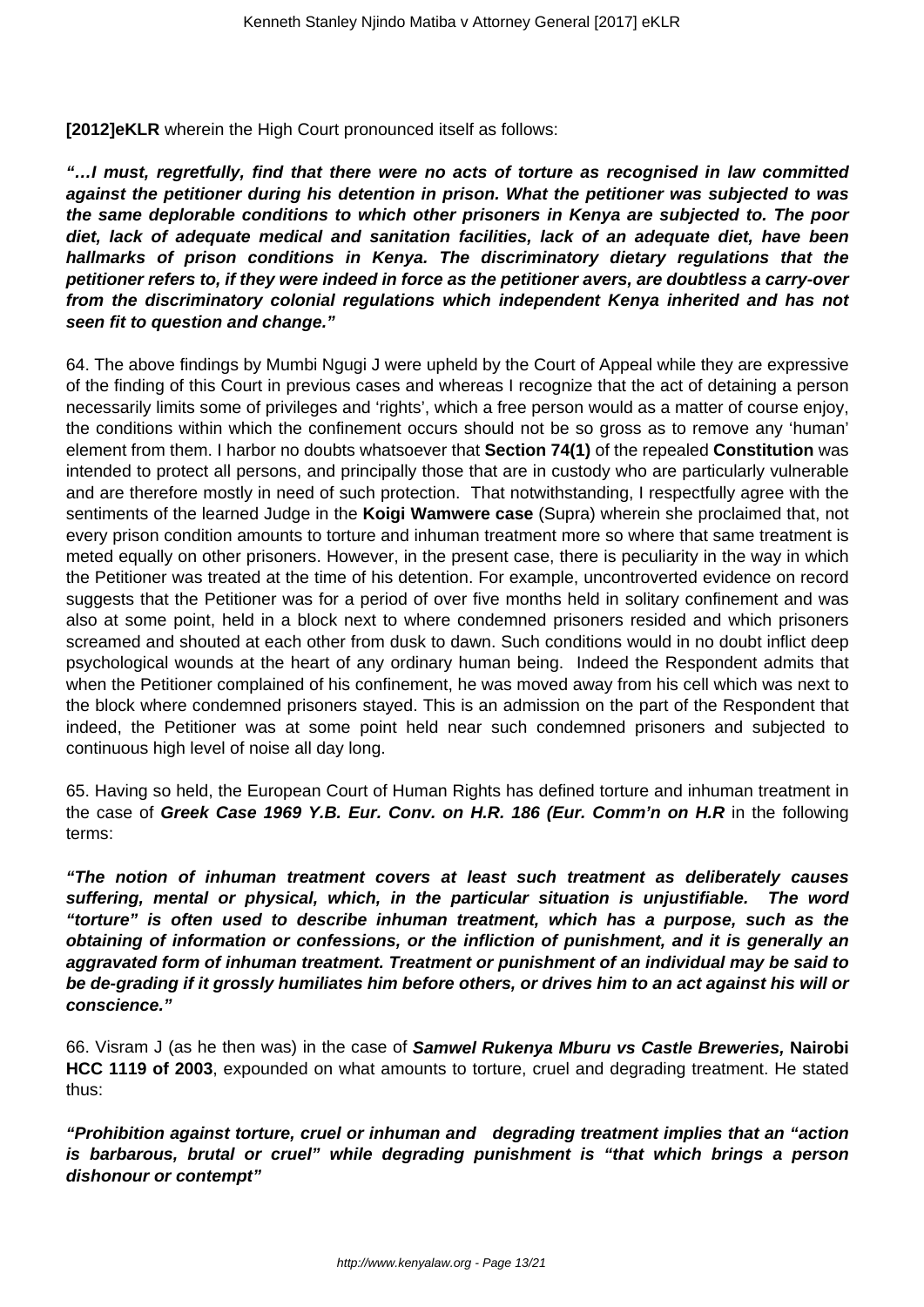67. I stand guided by these pronouncements and see no reason to deviate from them and for the above reasons, I find that indeed the Petitioner was, to the extent already discussed above, subjected to torture, cruel and inhuman treatment which affected his physical, mental and psychological well-being.

68. I should particularly repeat that the evidence on record shows that the Petitioner suffered from mild high blood pressure prior to his detention. According to him, it was easy to manage and control that condition through regular exercise and proper diet. The Petitioner submits that owing to the poor conditions and mistreatment to which he was subjected to during detention, his condition worsened and on 26<sup>th</sup> May, 1991, he started experiencing symptoms of severe illness yet the prison authorities denied him to his doctor or even give him the medicine that had been prescribed by his doctor. The Petitioner submits that instead, he was given sub-standard treatment by the prison doctor.

69. Further, according to the Petitioner, it was only ten days later, when his illness had by then escalated that he was taken to the hospital on  $2^{nd}$  June, 1991 and it was at that point that it transpired that he had suffered a severe illness which led to a stroke.

70. The Petitioner also believes that the prison authorities administered poison to his food thus aggravating his condition. I must however state that the allegations of food poisoning were not sufficiently proved by the Petitioner and add no value in the determination of the case. In summary, the Petitioner particularizes the following factors as what triggered the severity of his illness and hence the stroke:

a. Denial of access to his doctor or the refusal to allow the medicine administered by his doctor to be administered to him;

b. Poor medical attention by the prison doctor; and

71. As a result of that stroke, it is claimed that the Petitioner suffered permanent brain damage which has left him paralysed on one side, has epileptic seizures and loss of the ability to read and write. It is submitted further that he lost all those functions within one month after the detention and that despite prolonged treatment, his condition worsened with time and continues to deteriorate.

72. It is furthermore submitted that whereas the Petitioner was a very active and outgoing person, who participated in sporting activities and engaged in other rigorous activities, he is now only a shell of his former self of relevance however is whether the Respondent omitted to take key steps to guard against deterioration of the Petitioner's health especially because the Petitioner had a pre-existing condition which if not properly treated would have resulted in fatal consequences. The evidence on record suggests that when the Petitioner begun to exhibit signs of illness, a prison doctor was allowed to visit him and administer medication. According to the Respondents, the Petitioner's doctor was allowed to collaborate with the prison doctor on what medication was to be administered. I however note that the medical notes attached as evidence show scanty collaboration, if at all. Even without full proof of collaboration, the evidence before me indicates that at the very least, the prison doctor was hardly availed to check on the Petitioner's health.

73. The critical question for determination therefore is whether by the acts or inactions of the Respondent, the Petitioner's illness was aggravated to the extent that it was impossible to reverse any consequent damage" I note from the materials placed before me that the prison doctor recommended on  $27<sup>th</sup>$  May, 1991 that a CT scan should have been immediately done on the Petitioner to establish the cause of his then deteriorating health. It seems that, the said scan was not done until 2<sup>nd</sup> June, 1991, where it was revealed that the Petitioner had bleeding of the brain. From the evidence of Dr. Gikonyo,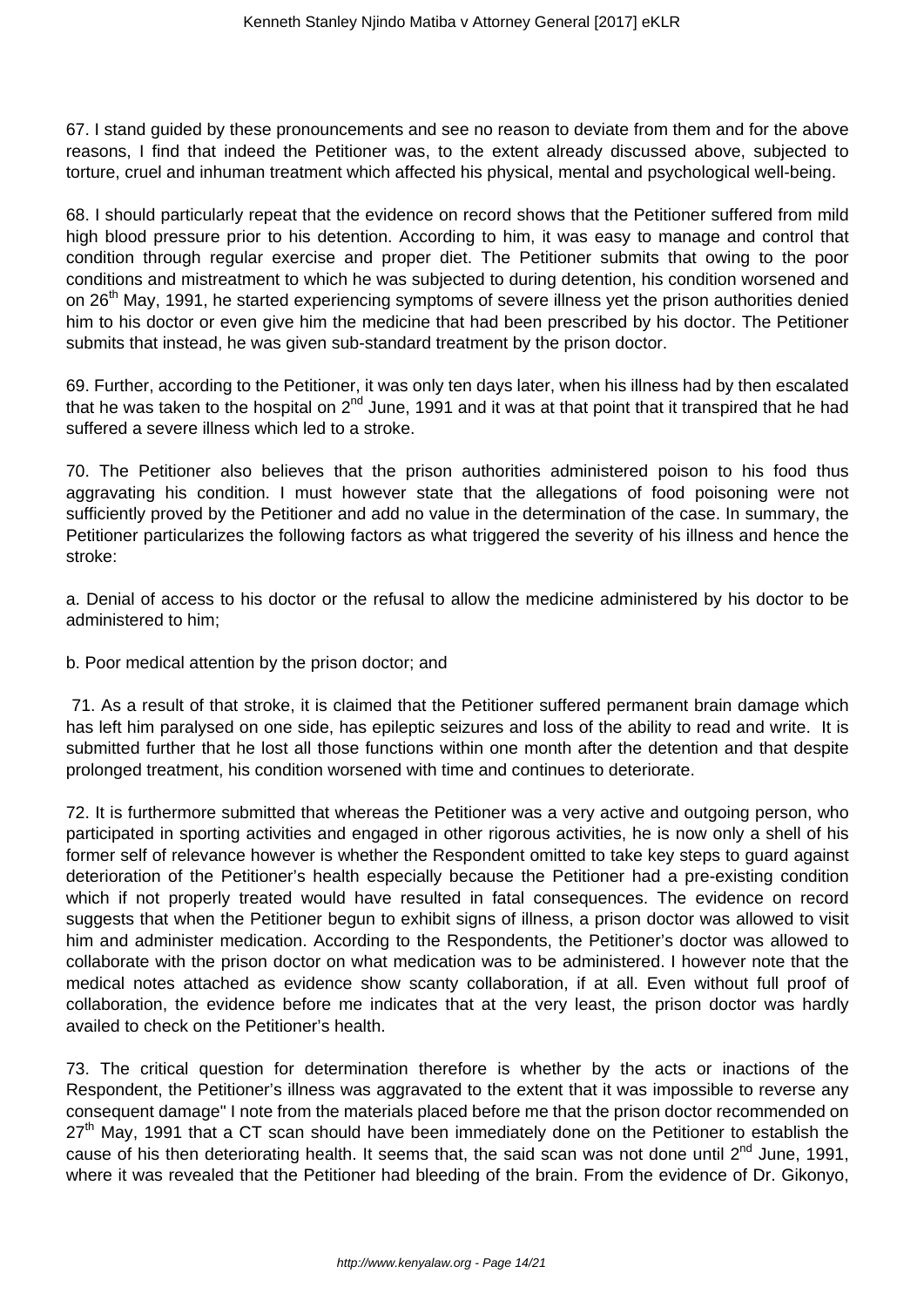which stands undisputed, it is clear that high blood pressure if not properly controlled could lead to a stroke and subsequent brain damage. Further, the record indicates that there was no blood pressure readings which were done on the Petitioner between late April 1991 and May 1991 and it seems that, his condition worsened by  $2^{nd}$  June, 1991 when he was finally taken to the hospital. However, despite the dire revelations of the CT scan, the Petitioner was ferried back to prison and when his condition tremendously worsened, he was taken back to the hospital for admission and it is only then that it was discovered that the Petitioner had suffered a severe stroke.

74. Undoubtedly, the occurrence of those unfortunate series of events with regard to the Petitioner's health, contributed to the gravity of his illness because firstly, the Petitioner's blood pressure readings were not regularly recorded as should have been the case. This is more so where the Respondent, through its representative, was well aware of the Petitioner's pre-existing medical condition. Secondly, the Respondent failed to timely yield to the advice of the prison doctor by promptly ensuring that a CT scan was done on the Petitioner. Lastly, even when the CT scan was finally done and a diagnosis issued, the Respondent still failed to promptly act on the medical advice given by allowing the Petitioner to commence emergency treatment in a bid to revive his health. All those acts of the Respondent taken cumulatively inescapably leads to the conclusion that the Respondent's sole intent was to cause the Petitioner mental, psychological and physical agony. Certainly, the Petitioner was at that time at the blink of death and that alone is torturous enough. I therefore hold that, to the extent that the Petitioner was deliberately denied proper medical attention, his right not to be subjected to torture, cruel and inhuman treatment was violated.

# **(c) Whether, as a result of the Petitioner's arrest, detention and failing health, his business portfolio deteriorated and that the Respondent should be held liable thereto**

75. It was the Petitioner's case that prior to his detention, he had a business enterprise involving several private companies most of which were related. In that context, he had a fifty per cent (50%) stake in Alliance Nominee Limited, Alliance Investments Limited, Alliance Developments Limited, Alliance Hotels Limited, Hillcrest School Limited and NaroMoru River Lodge Limited. In Hillcrest Secondary School, Kenya Nurseries Limited and Orchids Kenya Limited, he had a twenty-nine (29), ninety-six (96) and sixtyeight (68) per cent stakes, respectively.

76. Further, the Petitioner had shares in public traded companies, shares in private companies and commercial real estate. With regard to shares in publicly traded companies, the Petitioner held 2,561,481 shares in Carbacid Investment Ltd, 92,688 in CMC Holdings Ltd, 278,652 shares in East African Breweries Ltd and 7,500 shares in East African Portland Cement Ltd. According to the Petitioner, he sold off all his shares in Carbacid Investments and East African Portland Cement and he also sold off most of his shares in East African Breweries Limited and CMC Holdings Limited. He submits that the purpose of the sale was to offset the accumulating liabilities in his businesses and states that even after his attempt to salvage the affected businesses, they were still put into receivership and sold off by his creditors. Consequently, he seeks damages for the said loss.

77. In order to effectively address this novel issue, I need to first determine whether the Petitioner can claim for the financial loss allegedly suffered in the context of the present Petition. In doing so, I will be answering the question whether a shareholder can claim for loss suffered by a company upon his detention and its effects and if the answer is in the affirmative, in what circumstances and to what extent"

78. At the outset therefore, I need to determine whether indeed it is possible to attribute the loss suffered by the Petitioner's companies to his poor health caused by his detention and which presumably affected his ability to effectively run the businesses. Closely related is the question whether a shareholder can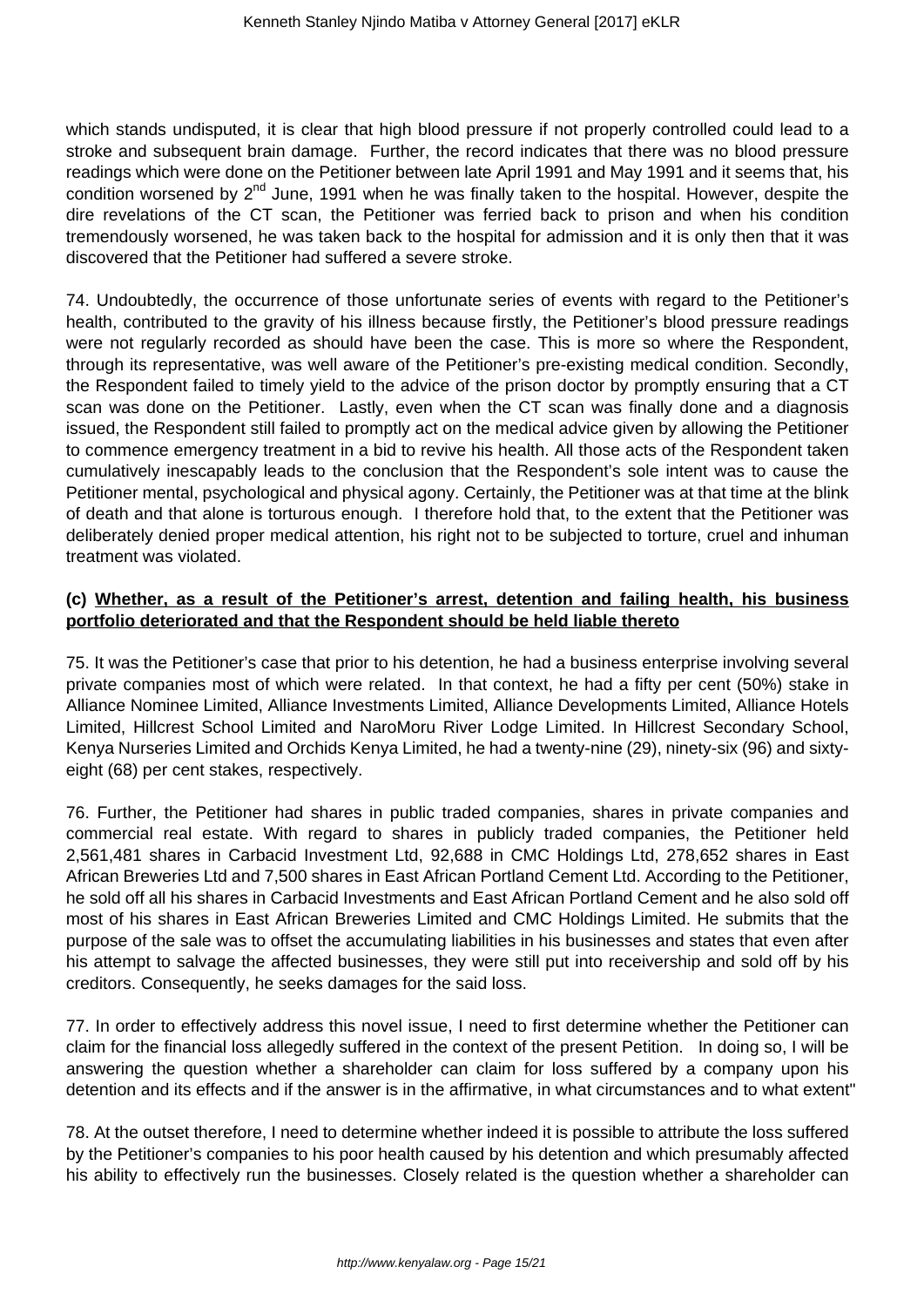claim on behalf the Company the loss suffered by it as a result of actions of the State leading to inability of the founder of a company to give it guidance and leadership.

79. The Respondent in the above regard takes the position that a company is a separate legal entity from the shareholders and hence ought to sue in its own name. In support of his claim, he relies on the case of **Gitobu Imanyara & 2 Others v Attorney General Civil Appeal No. 98 of 2014; [2016] eKLR** in which the Court of Appeal addressed its mind on the appropriate damages to award for losses suffered by the Appellants' companies as a result of attacks by agents of the State on their business premises leading to loss and destruction of properties. The Court thus held:

**"From the above findings, we have no hesitation but to agree with submissions by Mr. Onyiso and we reiterate that it is settled law that a company is a separate legal entity from its owners and has a right to sue and be sued as a separate and distinct personality. It is a principle enunciated in the age old case of Salomon (supra), the law does not allow the shareholder of a company to bring an action for losses and damages suffered by the company. The proper plaintiff in an action arising out of losses and damages suffered by the company is the company itself.**

**In this case, and as rightly put by the learned Judge, the Nairobi Law Monthly Magazine associated with the 1st appellant, the Finance Magazine associated with the 2nd appellant and both the Beyond Magazine and People Magazine associated with the 3rd appellant are separate legal entities capable of bringing a law suit for the losses alleged to have been suffered. For the same reasons, the 1st appellant has no legal capacity to claim for losses or damages allegedly suffered by the National Bank of Kenya, Deposit Protection Fund and National Council of Churches who were his creditors."**

80. I am bound by the above decision and I note to the extent above and that in the present case, the Petitioner was not only a shareholder of the various companies, the subject of this particular determination, but was also a founder, an executive chairman and a director of some of those named companies. He submits that he was the force behind the running of those businesses and as a result of his illness attributable to his arrest and detention, he was unable to provide the leadership required and offer his time and energy towards the continuation of the said businesses. In that context, I agree with the Court of Appeal decision in the **Gitobu Imanyara** case (supra), which affirmed the already established legal principle that a company is a separate legal entity with powers to sue in its own name and a shareholder or director therefore cannot as a matter of course claim for loss suffered by a company since such loss would not necessarily translate to the individual loss on a shareholder. But having so said, the Petitioner's case is quite different; he claims that his arrest and detention deprived his companies of his exemplary leadership and guidance which was not the issue in **Gitobu Imanyara (supra)** which is therefore distinguishable. What is the law in such a situation"

81. The South African case of **Rudman v Road Accident Fund [2002] 4 ALL SA 422 (SCA),** highlighted some of the guiding principles that a Court should have in mind when determining circumstances under which a person can lay a claim on loss suffered by a company, as a result of injuries suffered by its founder/director attributable to the Respondent. In that case, the Appellant (Rudman) was a game farmer and professional hunter. He was involved in a motor vehicle accident and sustained severe bodily injuries. His injuries totally precluded him from hunting professionally and partially disabled him from resuming his duties of running his farming operation. Before the accident, Rudman had acquired a number of farms. He had also formed a trust and acquired control over a company. The trust held the majority of the shares in the company. Rudman's accountants handled all the financial aspects of his extensive farming operation while he still continued to be the driving force behind the operation and his business flourished into a multi-million rand farming operation. After the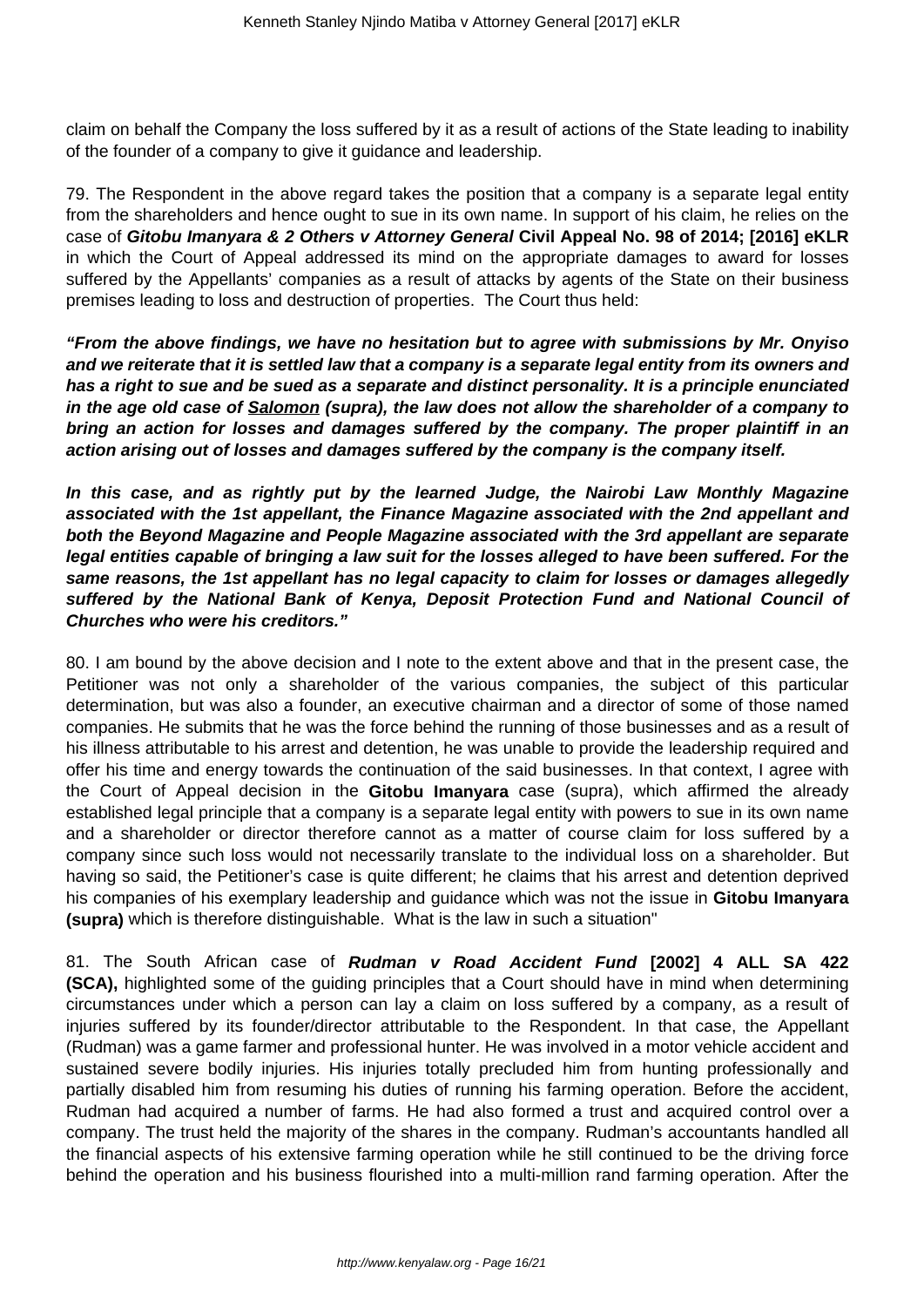accident, he was no longer able to resume with the same vigour the role of a hands-on manager since he was permanently disabled.

82. Rudman argued therefore, that he should be compensated for the loss incurred by his company because he was in fact the person who directly suffered the losses incurred by the company. The High Court in South Africa ruled that a company is a separate legal entity which was distinct and separate from Rudman's estate. On appeal, Supreme Court of Appeal settled the matter as follows (Jones AJA):

**"For present purposes, I am prepared to accept the proposition (without pronouncing finally upon it) that in appropriate circumstances a farmer in Rudman's position, who operates through a "family" company, may be able to prove and quantify his personal loss in a delictual claim with reference to the loss of income suffered by the company, provided that he does not fall into the trap of regarding the loss to the company as automatically and necessarily equivalent to his personal loss. In the present case, there is evidence to show that the company has lost income because, by reason of Rudman's injuries, it did not achieve the increases in hunting income that were confidently and reasonably expected. There is also evidence to show that the company has incurred and will in future incur the additional expense of employing others to do what Rudman used to do. However, there is no proof that this produces loss to Rudman. There is no evidence, for example, that the value of his shares in the company is less, or even that he received less from the company by way of dividends or fees or drawings because of the company's reduced income, or that he will do so in the future. Rudman's financial statements, the company's financial statements, and the trust's financial statements for the years 1997, 1998, 1999 and 2000 do not show any loss to Rudman at all, and neither does Rudman's evidence nor the evidence of his accountant."** (Emphasis added)

83. Of relevance also is the case of **Raath v Nel (2012) 4 ALL SA 26 (SCA)** wherein damages were sought for the loss occasioned by the Respondent's inability to manage the affairs of his business to the same degree as before the failed pre- procedure conducted by an anesthetist. The Court held thus:

# **"As Jones AJA correctly pointed out in Rudman, it is not axiomatic in these circumstances that the company's loss is the individual's personal loss, even if he is the sole shareholder and/or the driving force behind the company. Proof of the individual's personal loss is still required."**

In its decision, the Court noted that the Respondent had proved his personal loss through the company and that, but for his neglect and absence from his business, of which he was the sole shareholder in the company, the price of shares, at the time of selling his business would have been more. That was found to be a personal loss and he was awarded damages.

84. Further, in the case of **Bellingham v Dhillon and another (1973) 1 ALL ER 20** Forbes J observed thus on special damages in the manner pleaded by the present Petitioner:

**"The more difficult problem is, however, the question of special damages. The plaintiff owns 500 out of 501 shares in a company which carries on the business of the driving school; the remaining share is held by the wife. He is the managing director. Both parties agree that the company's loss is his loss for the purpose of this action. I may say at once that I found him a most impressive witness and I have not the least doubt that in business he is a man of immense drive and acumen. It is also clear that he has a profound knowledge of the business of running a driving school. Because of his injury, his work at the driving school was affected."**

85. In the above case, the Plaintiff had claimed that because of his injuries, he was not able to devote his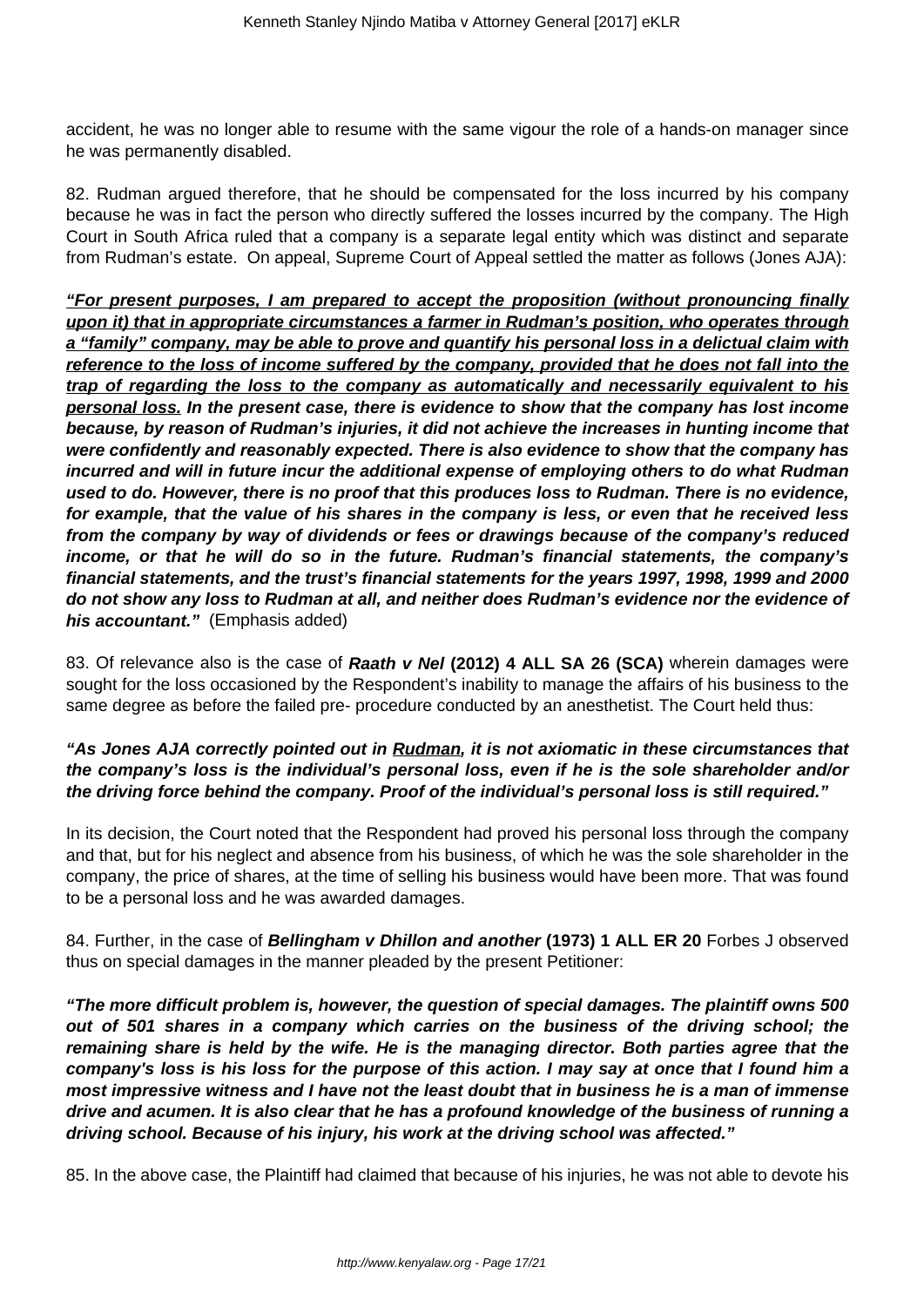energies to expanding the Strood branch as quickly as it should have expanded. After considering the evidence, Court awarded the Plaintiff £1,019 damages, after allowing for the incidence of tax, in respect of that venture. The Court in doing so noted that the plaintiff had been forced to close down the Meopham branch in April 1967 and awarded the plaintiff £340 damages in respect of that venture after deduction of tax.

86. In addition to the above decisions, in the case of **Lee v Sheard [1956] 1 QB, 192** which the Respondent proposes that this Court should not rely on, the Plaintiff was both a shareholder and a director of a company which he owned together with one other person. As a result of injuries sustained during an accident, he was unable to work for the company like he normally did as a consequence to which the profits for that period were much lower than expected. Lord Denning found in favour of the Plaintiff and held that the Plaintiff was entitled to recover from the wrong doer the loss which he suffered arising from reduced profit margins. I see nothing unlawful about that finding and I therefore reject the argument postulated by the Respondent that the United Kingdom governing law on companies is materially different from Kenyan law with regard to the legal status of a company and the rights of a shareholder over the assets of a company.

87. In making my own finding, I note the above decisions were all made in the context of civil law claims but they also, in my view, express general principles of law that can be applied in constitutional petitions such as the present one. Flowing from the foregoing comparative decisions therefore, it is clear that, although a shareholder is a distinct entity from a company, there are circumstances under which such a shareholder can claim for loss suffered by the 'company' where it is proved that, the said loss was also a personal loss on the shareholder. This is particularly the case where, a shareholder actively participated in the day to day running of the company, by contributing his own skills and time to the company and where any discontinuation of such shareholders 'services' negatively impacts on the company.

88. In the above context, the Petitioner has raised a unique and novel claim, in my experience; that because he was the founder, leader and the motivator behind the success of his companies, his ill treatment in detention leading to his ill health gravely affected his companies' performances. The Respondent has contested that fact claiming that the Petitioner was fit enough to run for election as President after his release and that he may have blown his money in the campaigns. Further, that because some of his companies were in the tourist business, the slump in the said business adversely affected the entire industry and had nothing to do with the Petitioner's ill health.

89. I have deeply considered the above contradictory positions and I note that I have already found that the negligence and ill treatment meted out to the Petitioner in detention, caused his stroke. It is also a matter of public notoriety that the Petitioner is far from his old self, age notwithstanding. A fitness buff who climbed mountains and was known as an avid body exercises was reduced to a state of complete inactivity and all evidence before me points to the fact that his problems started at detention. Dr. Gikonyo's evidence in that regard is uncontested.

90. From my analysis of comparable decisions above, the finding in **Salmon v Salmon UKHL 1, AC 22** that a company is so distinct as a juristic person not to have any connection with its natural founders is not unassailable. I have also shown that **Gitobu Imanyara** is distinguishable and I am therefore more attracted to the reasoning in **Rudman and Lee (supra)** in that regard.

91. It is therefore my finding that the Petitioner's medical condition triggered by the events in detention leading to his stroke so greatly affected the business acumen, attention, focus, energy, guidance and leadership he was giving his companies that without him at the helm, they deteriorated and some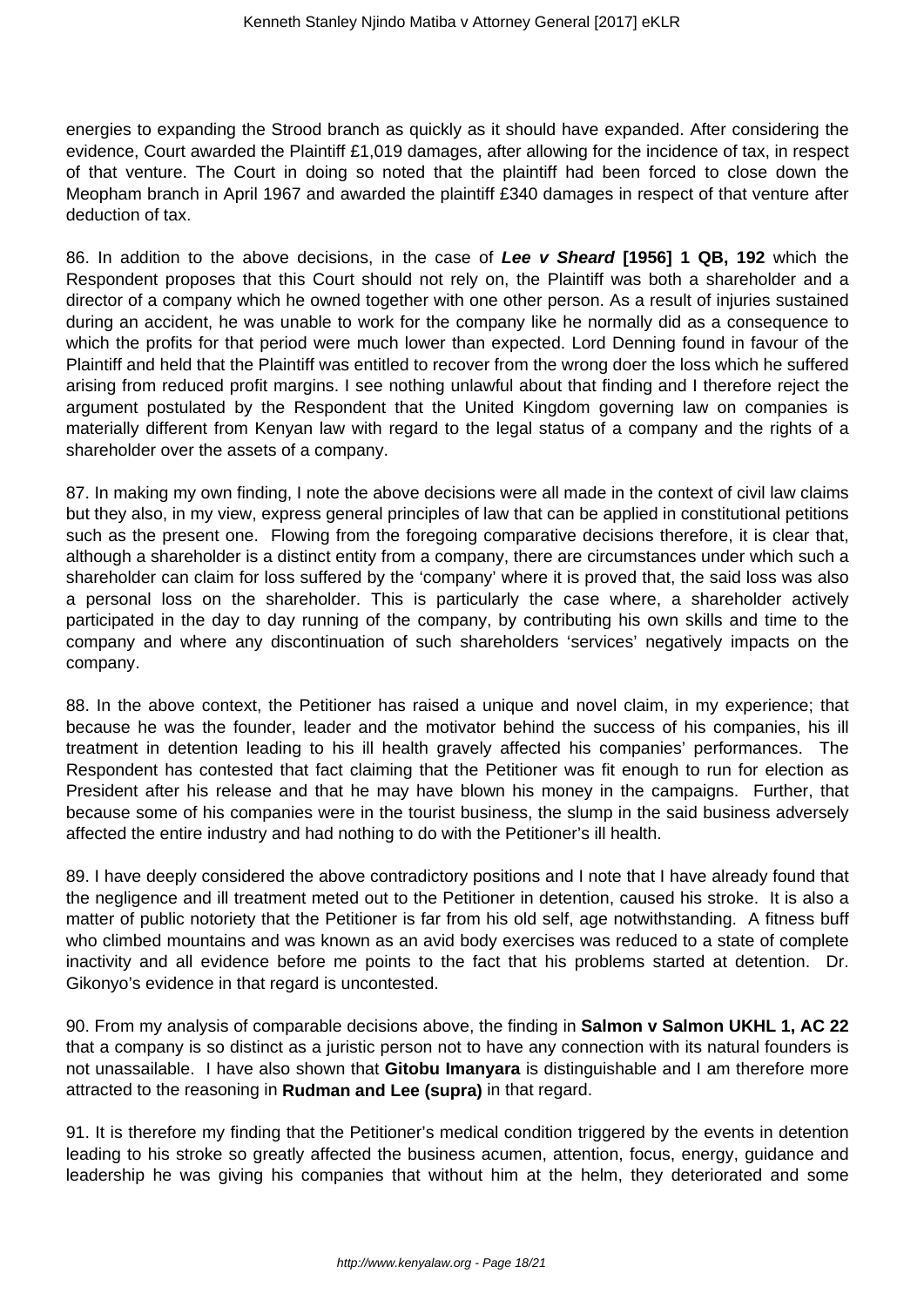eventually collapsed.

92. However, I am also certain that other factors apart from the above came into play to affect the Petitioner's business empire. These include, as argued by the Respondent, a slump in the tourism industry based on the credible evidence of Mr. David Gikonyo. I also note that the Petitioner in some companies held only either 29, 50, 68 or 96% shareholding and the role of other shareholders such as Mr. Nesbitt was not explained.

93. Similarly, to argue that the Petitioner is entitled to the entire cost of refurbishing one of his hotels (Safari Beach Hotel) is to stretch his claims too far. That is why in **Mc Gregor on Damages, 18th Ed. (2009),** the authors observe thus:

# **"The deterioration in company or business profits may not be completely due to the claimant's absence; general business and trade conditions may have been an operative factor."**

94. I wholly agree and in addition to the above, the Petitioner sold shares in publicly traded Companies to offset company debts and that amount must impact on the sum that he will be entitled to as damages arising from the collapse of his business empire. In stating so, Mr. Riungu's evidence and his report were credible and in my view professionally done and believable. Exhibits KSNM 2-12 and 20, PE 3, and 4 and the particulars of facts therein relating to each of the Petitioner's companies was consistent and logical. That evidence for avoidance of doubt related to annual returns filed with the Registrar of Companies, audited accounts of the Holding Companies, valuation reports by real estate professionals, information memoranda prepared for sale of assets and independent and it reports of sale of the Petitioner's companies properties.

95. In the above context, whereas the Petitioner had sought the entire sum of the worth of his collapsed businesses totaling Kshs.4,726,332,042.91 noting the factors I have raised at paragraph 75 above, mitigating against 100% liability by the Respondent, it is my finding that the Respondent should bear 20% of the Petitioner's claim being Kshs.471,664,258.50. I have made that finding as being a fair and reasonable assessment of the claim before me.

# **Remedies**

96. Having found in favour of the Petitioner in the above limited sense, the subsequent issue for determination is what the appropriate remedies in the circumstances are. The Petitioner seeks special damages in the form of medical expenses, financial loss and cost of repairs of Safari Beach Hotel.

97. The Petitioner also seeks exemplary and aggravated damages for the violation of his rights by the Respondent. However, the High Court has been reluctant in awarding exemplary damages for reasons that they are not awardable in changed political circumstances. In **Benedict Munene Kariuki and 14 Others v the Attorney General High Court Petition No. 722 of 2009** it was for example determined that no exemplary damages should be awarded in addition to general damages in respect of violation of constitutional rights. Similarly, in **Standard Newspapers Limited & another v Attorney General & 4 others Petition no. 113 of 2006 [2013] eKLR** Mumbi Ngugi J held:

**"It is worth noting that exemplary damages are sought not to compensate the victim for the impugned action but to punish and serve as an example to the perpetrator and act as a deterrent for any such future conduct. The High Court has held that exemplary and aggravated damages are inappropriate remedies where unconstitutional action is the subject of challenge."**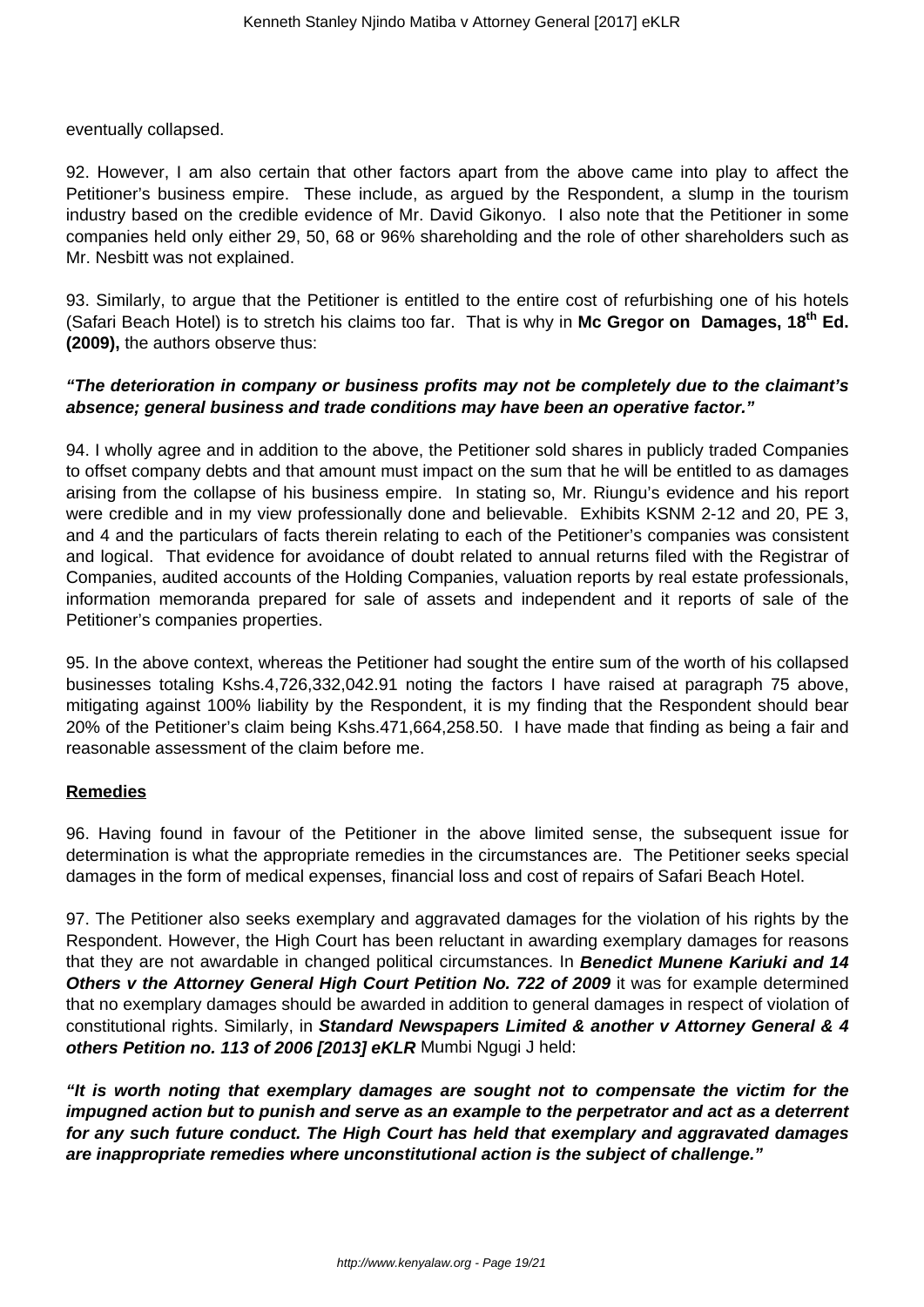98. In the circumstances, I do not find it necessary to award exemplary and aggravated damages.

99. On general damages for violation of the freedom against torture, degrading and inhuman treatment, following the decision in **Koigi Wamwere** where the Appellant was awarded Kshs.12,000,000 for inter alia violation of the right not to be subjected to torture, degrading and inhuman treatment, I will award the Petitioner Kshs.15,000,000 as damages in the above regard.

100. On medical expenses, I have seen Dr. Gikonyo's reports and heard his oral evidence. I am unable to disregard the medical costs of Kshs.18,146,631.52 and so the same is awarded as claimed.

101. Regarding the claim for refurbishment of Safari Beach Hotel being Kshs.347,987,146.90 that claim is far-fetched and is not allowed.

102. The Petitioner is entitled to and is awarded the costs of the Petition.

#### **Conclusion**

103. Over the last couple of years, the High Court has been inundated with claims by victims of past violations of fundamental rights and freedom seeking inter alia orders of compensation for such violations and losses arising during the KANU One Party regime. Many of the victims include political leaders of the time including Koigi Wamwere, Gitobu Imanyara and others. The High Court has in almost all such cases found the State culpable and has been unrelenting in doing so.

104. This Judgment has joined that list save for the unique claim made by the Petitioner relating to the collapse of his business empire. I have made certain findings in that regard and whatever the findings, one thing is certain in my mind: the State must now wake up to the reality that past conduct of its officials and agents will no longer remain unpunished. The huge democratic space that Kenyans are presently enjoying, the opening of the temple of justice to victims of historical injustices and the acceptance by today's leadership that such injustices indeed occurred, must remain lessons for Kenya not to return to those dark days.

105. The decisions by the Courts in ensuring that justice is indeed done must be looked at from the prism of ensuring that justice is seen in the eyes of victims and not the amounts awarded in damages. Real justice can be expensive and nothing in compensation can return Kenneth Stanley Njindo Matiba to the sprightly and fit man that he was before his detention and stroke.

106. Nothing in compensation can return him to the business mogul that he once was and who towered over the political and financial landscape of Kenya like a colossus. His days are numbered according to Dr. Gikonyo and so let this Judgment merely serve as a warning to the State that each Kenyan life matters and that it should never treat any of its citizens the way that it treated Mr. Matiba, whatever disagreements agents and officials of the State at the time may have had with him. I digress. The matter is at an end.

#### **Disposition and Final Orders**

107. For the above reasons the following are the final orders to make:

# a. **A declaration is hereby issued that the Petitioner's right to be free from torture, cruel and inhuman treatment under Section 74(1) of the repealed Constitution were violated by agents of the State.**